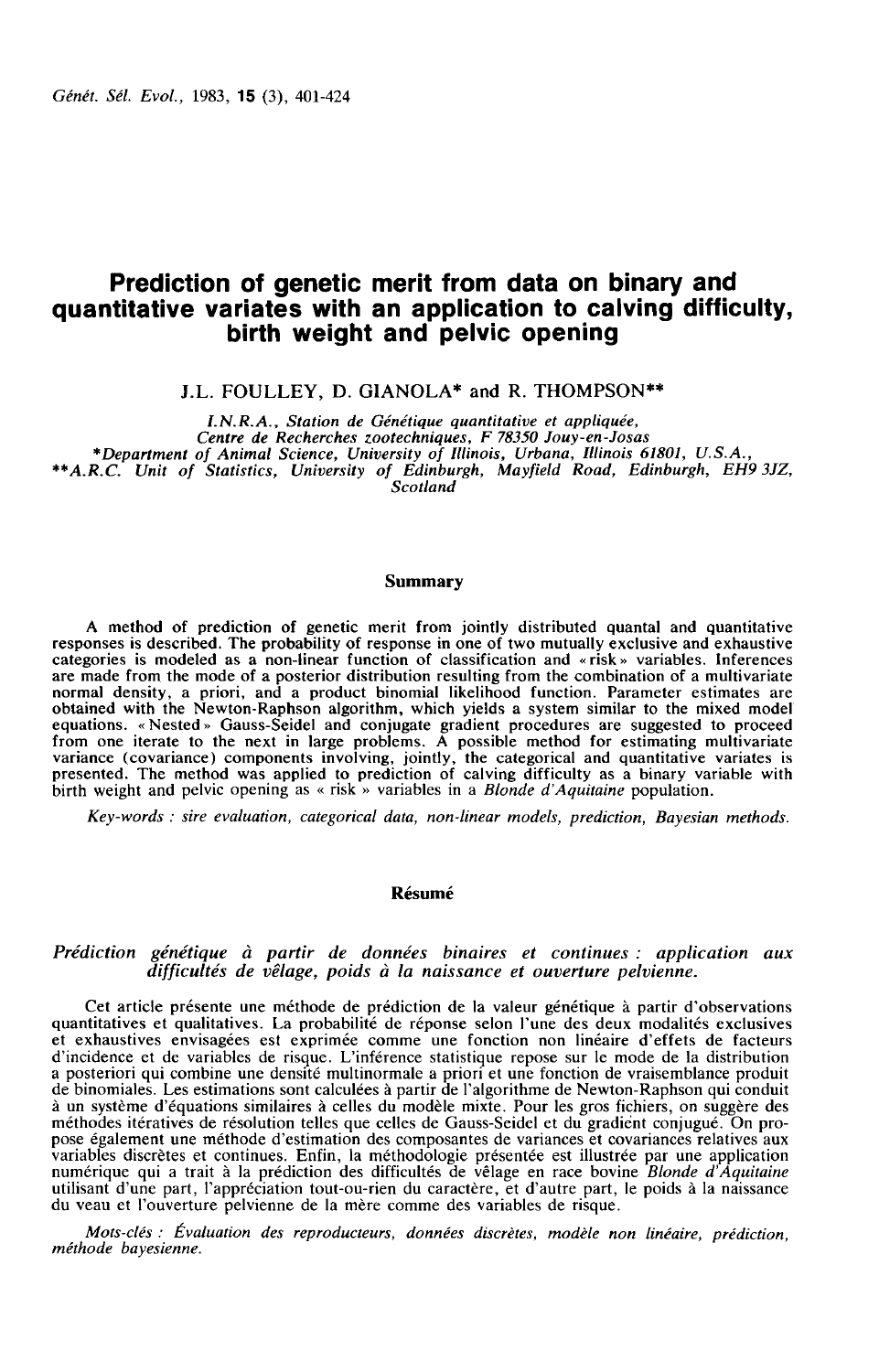#### 1. Introduction

In many animal breeding applications, the data comprise observations on one or more quantitative variates and on categorical responses. The probability of « successful » outcome of the discrete variate, e.g., survival, may be a non-linear function of genetic and non-genetic variables (sire, breed, herd-year) and may also depend on quantitative response variates. A possible course of action in the analysis of this type of data might<br>be to carry out a multiple-trait evaluation regarding the discrete trait as if it were<br>continuous, and then utilizing available line be to carry out a multiple-trait evaluation regarding the discrete trait as if it were continuous, and then utilizing available linear methodology (HENDERSON, 1973). Further, In many animal breeding applications, the data comprise observations on one or<br>more quantitative variates and on categorical responses. The probability of «successful »<br>outcome of the discrete variate, e.g., survival, may the model for the discrete trait should allow for the effects of the quantitative variates. In addition to the problems of describing discrete variation with linear models (Cox, 1970; THOMPSON, 1979; GIANOLA, 1980), the presence of stochastic «regressors » in the model introduces a complexity which animal breeding theory has not addressed.

This paper describes a method of analysis for this type of data based on a Bayesian approach; hence, the distinction between « fixed » and « random » variables is circumvented. General aspects of the method of inference are described in detail to facilitate comprehension of subsequent developments. An estimation algorithm is developed, and we consider some approximations for posterior inference and fit of the model. A method is proposed to estimate jointly the components of variance and covariance involving the quantitative and the categorical variates. Finally, procedures are illustrated with a data set pertaining to calving difficulty (categorical), birth weight and pelvic opening.

#### II. Method of inference : general aspects

Suppose the available data pertain to three random variables: two quantitative (e.g., calf's birth weight and dam's pelvic opening) and one binary (e.g., easy vs. difficult calving). Let the data for birth weight and dam's pelvic opening be represented by the vectors  $y_1$  and  $y_2$ , respectively. Those for calving difficulty are represented by a set Y of indicator variables describing the configuration of the following  $s \times 2$  contingency table:

| Row | Category of response |                         |  |
|-----|----------------------|-------------------------|--|
|     | Easy calving         | Difficult calving       |  |
|     | $n_{11}$             | $n_{\rm L} = n_{\rm H}$ |  |
|     | $n_{21}$             | $n_{2} - n_{21}$        |  |
|     |                      |                         |  |
|     | $n_{i1}$             | $n_{i.} - n_{i1}$       |  |
|     |                      |                         |  |
| s   | $n_{s1}$             | $n_{s_1} - n_{s_1}$     |  |

where the s rows indicate conditions affecting individual or grouped records. The two categories of response are mutually exclusive and exhaustive, and the number of observations in each row,  $n_i \neq 0$ , is assumed fixed. The random quantity  $n_{ii}$  (or, conversely,  $n_{i} - n_{i1}$ ) can be null, so contingency tables where  $n_{i} = 1$ , for  $i = 1, ..., s$ , are allowed. The data can be represented symbolically by the vector  $Y'=(Y_1, Y_2, ..., Y_s)$ , conversely,  $n_{i} = n_{i1}$ ) can be null, so contingency tables where  $n_{i} = 1$ , for  $i = 1, ..., s$ , are allowed. The data can be represented symbolically by the vector  $Y' = (Y_1, Y_2, ..., Y_s)$ .<br>where  $Y_i = \sum_{r=1}^{n_{i}} Y_{ir}$  with  $Y_{ir}$  and zero otherwise.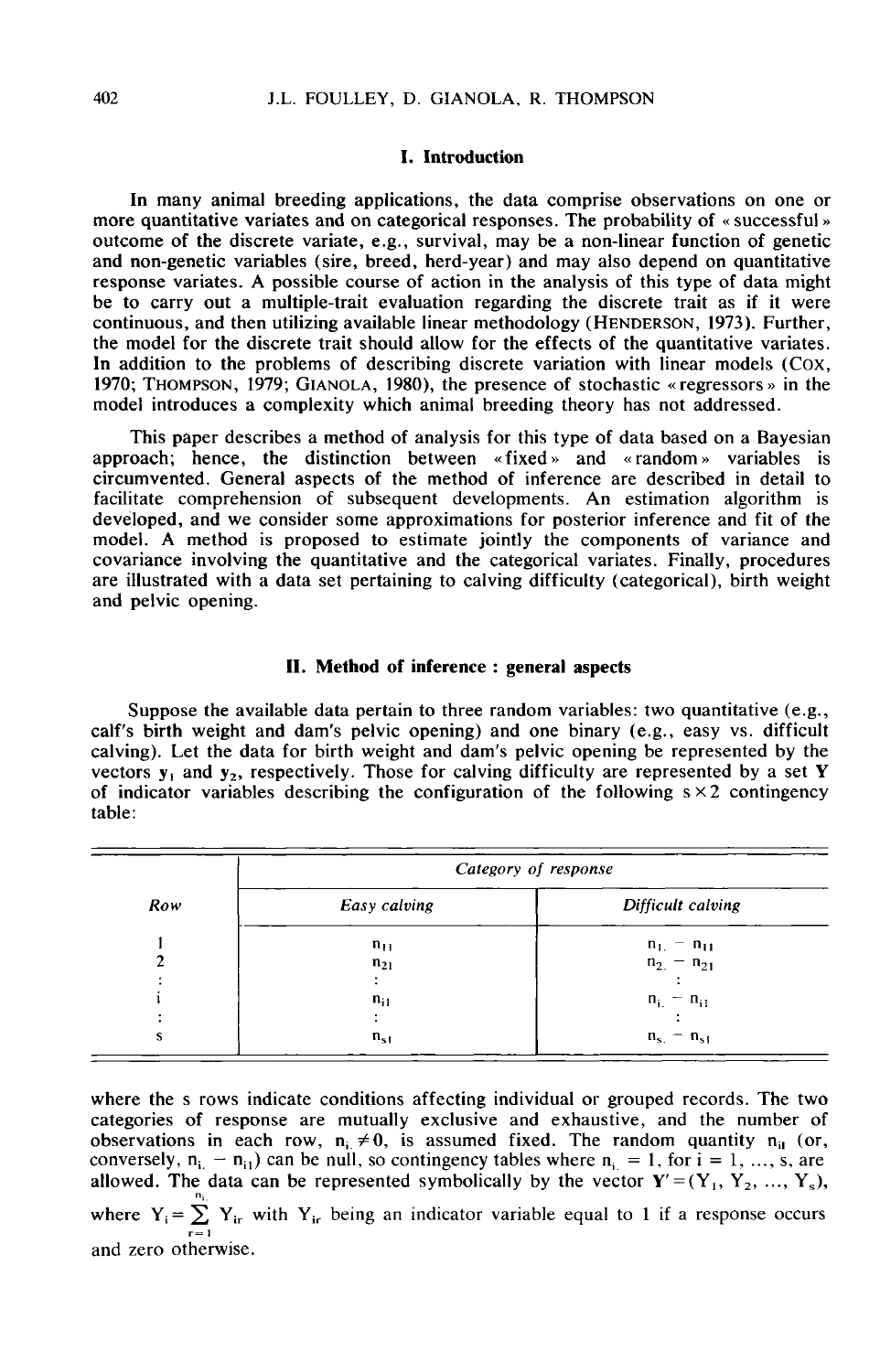The data Y,  $y_1$  and  $y_2$ , and a parameter vector  $\theta$  are assumed to have a joint density  $f(Y, y_1, y_2, \theta)$  written as

$$
\mathbf{f}(\mathbf{Y}, \mathbf{y}_1, \mathbf{y}_2, \mathbf{\theta}) = \mathbf{f}_2(\mathbf{Y}, \mathbf{y}_1, \mathbf{y}_2 | \mathbf{\theta}) \cdot \mathbf{f}_1(\mathbf{\theta}).
$$
\n(1)

where  $f_1(\theta)$  is the marginal or a priori density of  $\theta$ . From (1)

$$
\mathbf{f}_4(\boldsymbol{\theta}|\mathbf{Y}, \mathbf{y}_1, \mathbf{y}_2) = \mathbf{f}_2(\mathbf{Y}, \mathbf{y}_1, \mathbf{y}_2|\boldsymbol{\theta}).\mathbf{f}_1(\boldsymbol{\theta})/\mathbf{f}_3(\mathbf{Y}, \mathbf{y}_1, \mathbf{y}_2)
$$
(2)

 $f_4(\theta | Y, y_1, y_2) = f_2(Y, y_1, y_2 | \theta) \cdot f_1(\theta) / f_3(Y, y_1, y_2)$  (2)<br>where  $f_3(Y, y_1, y_2)$  is the marginal density of the data, i.e., with  $\theta$  integrated out, and<br> $f_4(\theta | Y_1, y_1, y_2)$  is the a posteriori density of  $\theta$ . As  $f_$ 

$$
\mathbf{f}_4(\mathbf{\theta}|\mathbf{Y}, \mathbf{y}_1, \mathbf{y}_2) \propto \mathbf{f}_2(\mathbf{Y}, \mathbf{y}_1, \mathbf{y}_2 | \mathbf{\theta}).\mathbf{f}_1(\mathbf{\theta})
$$
\n(3)

which is Bayes theorem in the context of our setting. Equation (3) states that inferences which is Bayes theorem in the context of our setting. Equation (3) states that inferences<br>can be made a posteriori by combining prior information with data translated to the<br>posterior density via the likelihood function the a priori relative uncertainty about  $\theta$ , this based on the results of previous data or experiments. If a new experiment is conducted, new data are combined with the prior density to yield the posterior. In turn, this becomes the a priori density for further experiments. In this form, continued iteration with (3) illustrates the process of knowledge accumulation (CORNFIELD, 1969). Comprehensive discussions of the merits, the a priori relative uncertainty about  $\theta$ , this based on the results of previous data or experiments. If a new experiment is conducted, new data are combined with the prior density to yield the posterior. In turn, this that (3) leads to estimates which may be substantially improved from those arising in the method of least-squares. Equation (3) is taken in this paper as a point of departure for a method of estimation similar to the one used in early developments of mixed model prediction (HENDERSON *et al.*, 1959). Best linear unbiased predictors could also knowledge accumulation (CORNFIELD, 1969). Comprehensive discussions of the merits, philosophy and limitations of Bayesian inference have been presented by CORNFIELD (1969), and LINDLEY & SMITH (1972). The latter argued in

The Bayes estimator of  $\theta$  is the vector  $\hat{\theta}$  minimizing the expected a posteriori risk

$$
R(\hat{\theta}; Y, y_1, y_2) = \int_{-\infty}^{\infty} \dots \int_{-\infty}^{\infty} I(\hat{\theta}, \theta) f_4(\theta | Y_1, y_1, y_2) d(\theta)
$$
 (4)

where  $I(\hat{\theta}, \theta)$  is a loss function (MOOD & GRAYBILL, 1963). If the loss is quadratic

$$
I(\hat{\boldsymbol{\theta}}, \boldsymbol{\theta}) = \sum_{i=1}^{k} (\hat{\theta}_i - \theta_i)^2 = (\hat{\boldsymbol{\theta}} - \boldsymbol{\theta})' (\hat{\boldsymbol{\theta}} - \boldsymbol{\theta})
$$
(5)

then

$$
\frac{\partial R(\hat{\theta}; Y, y_1, y_2)}{\partial \hat{\theta}} = \frac{\partial}{\partial \hat{\theta}} \left\{ \int_{-\infty}^{\infty} \dots \int_{-\infty}^{\infty} \left[ \hat{\theta}' \hat{\theta} - \hat{\theta}' \theta - \theta' \hat{\theta} + \theta' \theta \right] f_4(\theta | Y, y_1, y_2) d\theta \right\}
$$

$$
= 2 \left[ \hat{\theta} - E(\theta | Y, y_1, y_2) \right]
$$
(6)

Equating (6) to zero, yields  $\hat{\theta} = E(\theta | Y, y_1, y_2)$ . Note that differentiating (6) with respect to  $\hat{\theta}$  yields a positive number, i.e.,  $\hat{\theta}$  minimizes the expected posterior risk, and  $\hat{\theta}$  is identical to the best predictor of  $\theta$  in the squared-error sense of HENDERSON  $a\theta$   $a\theta$  is  $a\theta$  is  $a\theta$ <br>  $= 2[\hat{\theta} - E(\theta|\mathbf{Y}, \mathbf{y}_1, \mathbf{y}_2)]$  (6)<br>
Equating (6) to zero, yields  $\hat{\theta} = E(\theta|\mathbf{Y}, \mathbf{y}_1, \mathbf{y}_2)$ . Note that differentiating (6) with<br>
respect to  $\hat{\theta}$  yields a positive number, i.e  $Y$ ,  $y_1$  and  $y_2$ , and then computing the conditional expectation. In practice, this is difficult or impossible to execute as discussed by HENDERSON (1973). In view of these difficulties, Equating (6) to zero, yields  $\hat{\theta} = E(\theta | Y, y_1, y_2)$ . Note that differentiating (6) with<br>respect to  $\hat{\theta}$  yields a positive number, i.e.,  $\hat{\theta}$  minimizes the expected posterior risk,<br>and  $\hat{\theta}$  is identical to the bes LINDLEY  $\&$  SMITH (1972) have suggested to approximate the posterior mean by the mode of the posterior density; if the posterior is unimodal and approximately symmetric,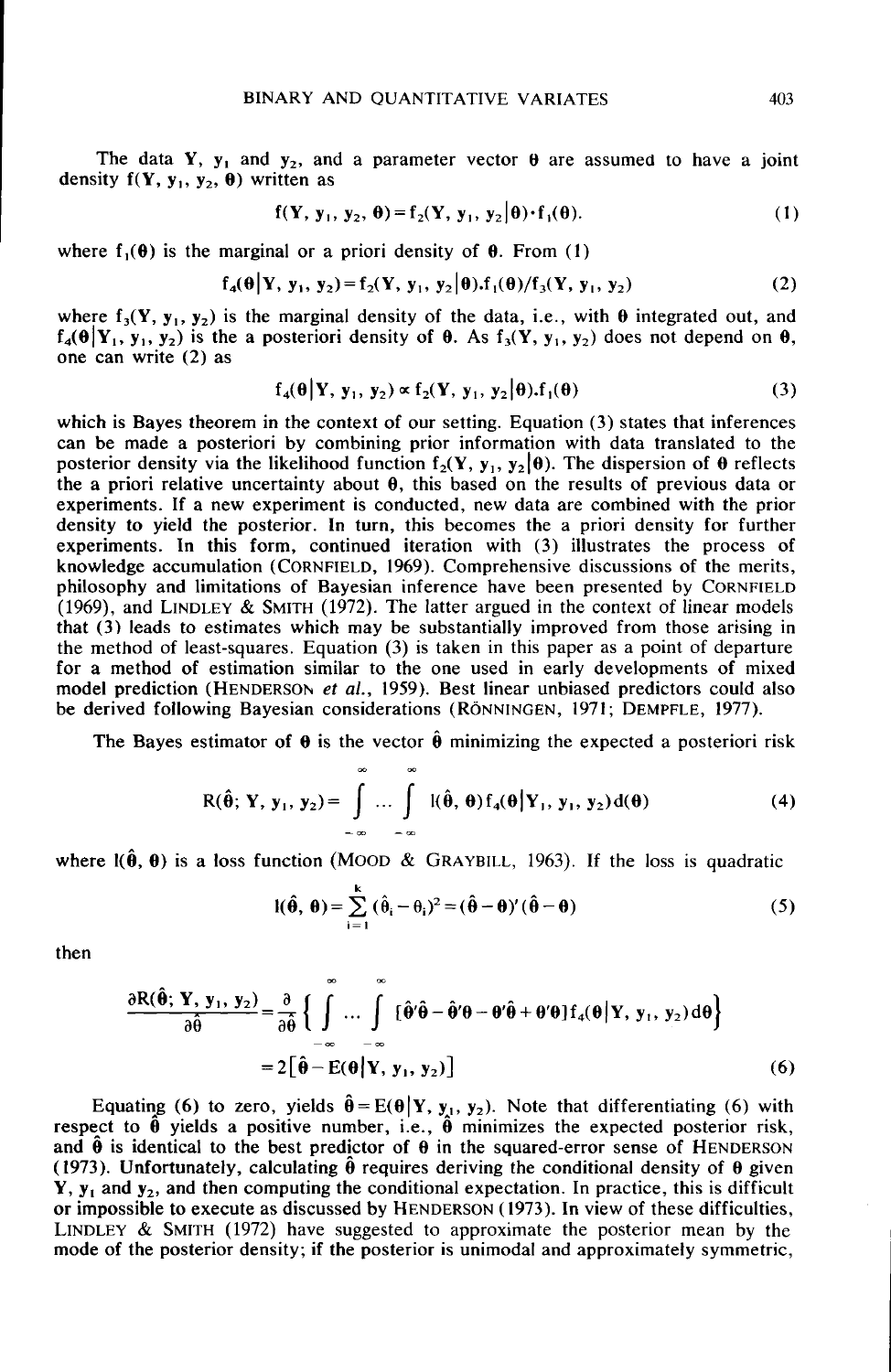its mode will be close to the mean. HARVILLE (1977) has pointed out, that if an improper<br>its mode will be close to the mean. HARVILLE (1977) has pointed out, that if an improper prior is used in place of the « true » prior, the posterior mode has the advantage over the posterior mean, of being less sensitive to the tails of the posterior density. J.L. FOULLEY, D. GIANOLA, R. THOMPSON<br>
ide will be close to the mean. HARVILLE (1977) has pointed out, the<br>
is used in place of the «true» prior, the posterior mode has the<br>
in (3), it is convenient to write<br>
In (3), it i (*J.L. FOULLEY, D. GIANOLA, R. THOMPSON*<br>
(*Solid will be close to the mean, HARVILLE* (1977) has pointed out, that if an improper<br>
is used in place of the «true» prior, the posterior mode has the advantage over<br>
(*Solid* 

In (3), it is convenient to write

$$
\mathbf{f}_2(\mathbf{Y}, \mathbf{y}_1, \mathbf{y}_2 | \boldsymbol{\theta}) = \mathbf{f}_6(\mathbf{Y} | \mathbf{y}_1, \mathbf{y}_2, \boldsymbol{\theta}).\mathbf{f}_5(\mathbf{y}_1, \mathbf{y}_2 | \boldsymbol{\theta})
$$
(7)

so the log of the posterior density can be written as

$$
\ln[f_4(\theta|\mathbf{Y}, \mathbf{y}_1, \mathbf{y}_2)] = \ln[f_6(\mathbf{Y}|\mathbf{y}_1, \mathbf{y}_2, \theta)] + \ln[f_5(\mathbf{y}_1, \mathbf{y}_2|\theta)] + \ln[f_1(\theta)] + \text{const.}
$$
 (8)

# III. Model

#### A. Categorical variate

The probability of response (e.g., easy calving) for the  $i<sup>th</sup>$  row of the contingency table can be written as some cumulative distribution function with an argument peculiar to this row. Possibilities (GIANOLA & FOULLEY, 1983) are the standard normal and logistic distribution functions. In the first case, the probability of response is

$$
P_{i1} = \Phi(\mu_i) = \int_{-\infty}^{\mu_i} \phi(x) dx
$$
 (9)

where  $\phi(.)$  and  $\Phi(.)$  are the density and distribution functions of a standard normal variate, respectively, and  $\mu_i$  is a location variable. In the logistic case,

$$
P_{i1} = [1 + e^{-\mu t}]^{-T}
$$
 (10)

The justification of (9) and (10) is that they provide a liaison with the classical variate, respectively, and  $\mu_i$  is a location variable. In the logistic case,<br>  $P_{i1} = [1 + e^{-\mu*}]^{-1}$  (10)<br>
The justification of (9) and (10) is that they provide a liaison with the classical<br>
threshold model (DEMPSTER & L **EVALUATE:** The justification of (9) and (10) is that they provide a liaison with the classical threshold model (DEMPSTER & LERNER, 1950; GIANOLA, 1982). If an easy calving occurs whenever the realized value of an underly whenever the realized value of an underlying normal variable,  $z \sim N(\delta_i, 1)$ , is less than a fixed threshold value t, we can write for the i<sup>th</sup> row

$$
P_{i1} = \text{Prob}\left\{z < t\right\} = \int_{-\infty}^{t - \delta_i} \phi(v) \, dv = \Phi(t - \delta_i) \tag{11a}
$$
\nLetting  $\mu_i = t - \delta_i$ ,  $\mu_i + 5$  is the probit transformation used in dose-response  
\nionships (FINNEY, 1952) ; defining  $\mu_i^* = \mu_i \pi / \sqrt{3}$ , then

 $P_{i1} = Prob\{z \le t\} = \int_{-\infty}^{\infty} \phi(v) dv = \Phi$ <br>
Letting  $\mu_i = t - \delta_i$ ,  $\mu_i + 5$  is the probit transformationships (FINNEY, 1952); defining  $\mu_i^* = \mu_i \pi / \sqrt{3}$ , then

$$
[1 + e^{-\mu *}] = \Phi(\mu^* \sqrt{3}/\pi)
$$
 (11b)

For  $-5 < \mu_i < 5$ , the difference between the left and right hand sides of (11b) does not exceed .022, being negligible from a practical point of view.

Suppose that a normal function is chosen to describe the probability of response. Let  $y_{i3}$  be the underlying variable, which under the conditions of the i<sup>th</sup> row of the contingency table, is modeled as

$$
y_{i3} = x'_{i3}\beta_3 + z'_{i3}u_3 + e_{i3}
$$
 (12a)

where  $x_{i3}'$  and  $z_{i3}'$  are known row vectors,  $\beta_3$  and  $u_3$  are unknown vectors, and  $e_{i3}$  is a residual. Likewise, the models for birth weight and pelvic opening are

$$
y_{i1} = x'_{i1}\beta_1 + z'_{i1}u_1 + e_{i1}
$$
 (12b)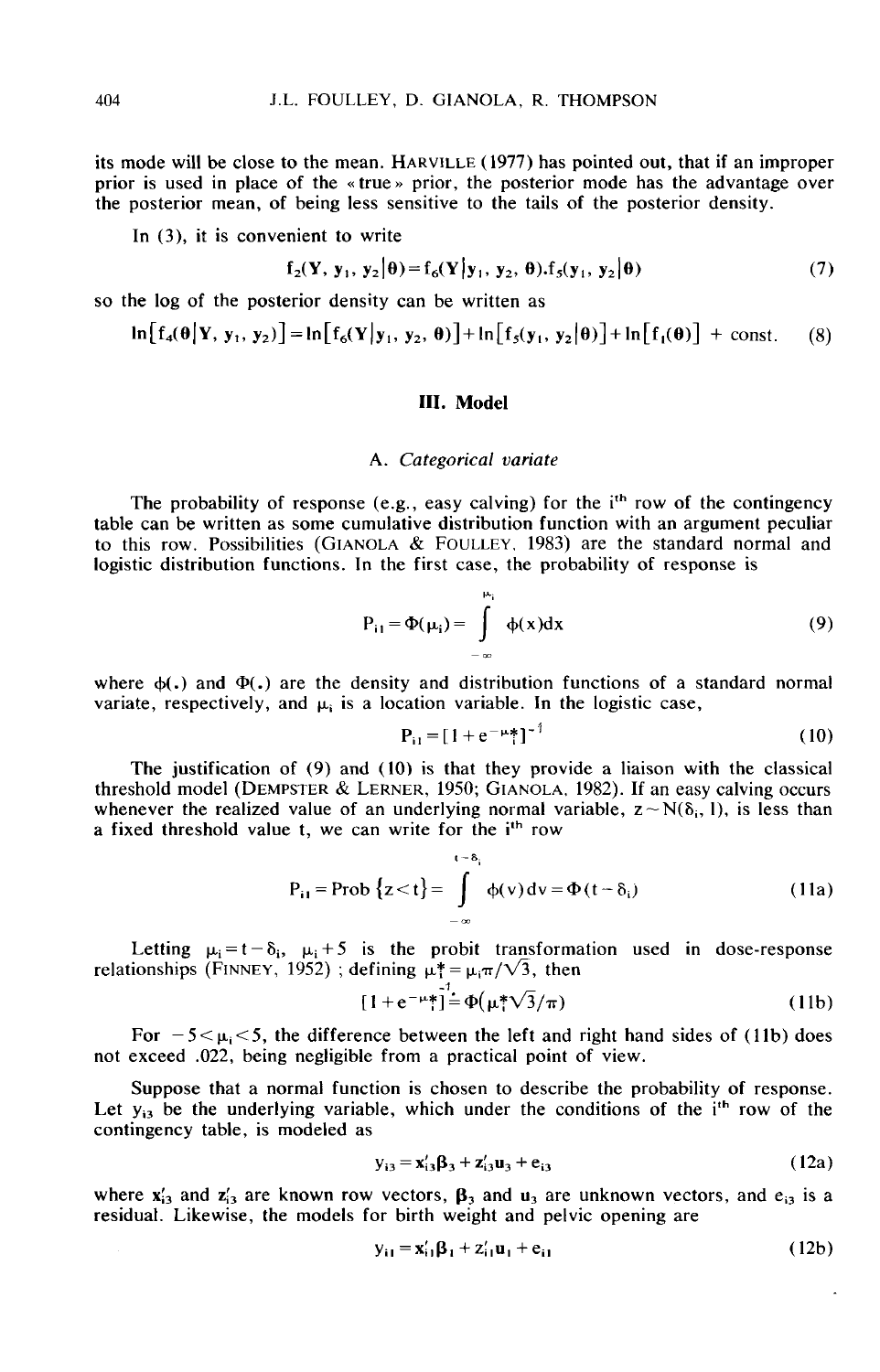and

$$
y_{i2} = x'_{i2}\beta_2 + z'_{i2}u_2 + e_{i2}
$$
 (12c)

Define  $\mu_i$  in (9) as

$$
\mu_i = E(y_{i3} | \beta_1, \beta_2, u_1, u_2, \beta_3, u_3, y_{i1}, y_{i2})
$$
  
=  $x'_{i3} \beta_3 + z'_{i3} u_3 + E(e_{i3} | e_{i1}, e_{i2})$  (13)

which holds if  $e_{i3}$  is correlated only with  $e_{i1}$  and  $e_{i2}$ . In a multivariate normal setting

$$
E(e_{i3}|e_{i1}, e_{i2}) = [\rho_{31} \ \rho_{32}] \begin{bmatrix} 1 & \rho_{12} \\ \rho_{12} & 1 \end{bmatrix}^{-1} \begin{bmatrix} \sigma_{e_3}/\sigma_{e_1} & 0 \\ 0 & \sigma_{e_3}/\sigma_{e_2} \end{bmatrix} \begin{bmatrix} e_{i1} \\ e_{i2} \end{bmatrix}
$$
(14)

where the  $\rho_{ij}$ 's and the  $\sigma_{\rm e}$ 's are residual correlations and residual standard deviations, respectively. Similarly

Var (y<sub>13</sub>|
$$
\beta_1
$$
,  $\beta_2$ , u<sub>1</sub>, u<sub>2</sub>,  $\beta_3$ , u<sub>3</sub>, y<sub>11</sub>, y<sub>12</sub>) = Var (e<sub>13</sub>|e<sub>11</sub>, e<sub>12</sub>)  
=  $\sigma_3^2 (1 - \rho_{3.12}^2)$  (15)

where  $\rho_{3,12}^2$  is the fraction of the residual variance of the underlying variable explained by a linear relationship with  $e_{i1}$  and  $e_{i2}$ . Since the unit of measurement in the conditional distribution of the underlying variate given  $\beta_1$ ,  $\beta_2$ ,  $\mu_1$ ,  $\mu_2$ ,  $\beta_3$ ,  $\mu_3$ ,  $y_{i1}$  and  $y_{i2}$  is the standard deviation, then ( 14) can be written as

$$
E(e_{i3}|e_{i1}, e_{i2}) = [\rho_{31}\rho_{32}] \left[ \frac{1}{\rho_{12}} \frac{\rho_{12}}{1} \right]^{-1} \left[ \frac{1/\sigma_{e_1}}{0} \frac{0}{1/\sigma_{e_2}} \right] \frac{1}{\sqrt{1-\rho_{3,12}^2}} \left[ \frac{e_{i1}}{e_{i2}} \right] \tag{16}
$$

$$
=b_1e_{i1}+b_2e_{i2}
$$
 (17)

Hence, (13) can be written in matrix notation as

$$
\mu = X_3 \beta_3 + Z_3 u_3 + b_1 e_1 + b_2 e_2 \tag{18}
$$

$$
= \mathbf{X}_3 \boldsymbol{\beta}_3 + \mathbf{Z}_3 \mathbf{u}_3 + \sum_{j=1}^{\infty} \mathbf{b}_j (\mathbf{y}_j - \mathbf{X}_j \boldsymbol{\beta}_j - \mathbf{Z}_j \mathbf{u}_j)
$$
(19)

where  $X_1$ ,  $X_2$ ,  $Z_1$  and  $Z_2$  are known matrices arising from writing (12b) and (12c) as vectors. Now, suppose for simplicity that  $X_3$  is a matrix such that all factors and levels where  $X_1$ ,  $X_2$ ,  $Z_1$  and  $Z_2$  are known matrices arising from w<br>vectors. Now, suppose for simplicity that  $X_3$  is a matrix such<br>in  $X_1$  and  $X_2$  are represented in  $X_3$  and let  $Z_1 = Z_2 = Z_3$ . Write

$$
\mathbf{X}_1 = \mathbf{X}_3 \mathbf{Q}_1; \qquad \mathbf{X}_2 = \mathbf{X}_3 \mathbf{Q}_2
$$

where  $Q_1$  and  $Q_2$  are matrices of operators obtained by deleting columns of identity matrices of appropriate order. Thus, (19) can be written as

$$
\mu = X_3 (\beta_3 - b_1 Q_1 \beta_1 - b_2 Q_2 \beta_2) + Z_3 (u_3 - b_1 u_1 - b_2 u_2) + b_1 y_1 + b_2 y_2
$$
 (20)

$$
+ b_1y_1 + b_2y_2
$$
\n
$$
+ b_1y_1 + b_2y_2
$$
\n(20)\n
$$
= \beta_3 - \sum_{j=1}^2 b_j Q_j \beta_j \text{ and } v = u_3 - \sum_{j=1}^2 b_j u_j, \text{ (20) can be expressed as}
$$
\n
$$
\mu = X_3\tau + Z_3v + b_1y_1 + b_2y_2
$$
\n(21)

Note that if  $b_1 = b_2 = 0$ , then  $\tau = \beta_3$ ,  $\nu = u_3$ , and (21) is equal to the expectation of  $(12a).$ 

Given  $\mu$ , the indicator variables Y are assumed to be conditionally independent, and the likelihood function is taken as product binomial so

$$
\ln[f(\mathbf{Y}|\boldsymbol{\mu})] = \sum_{i=1}^{s} [n_{i1} \ln(P_{i1}) + (n_{i.} - n_{i.}) \ln(1 - P_{i.})]
$$
 (22)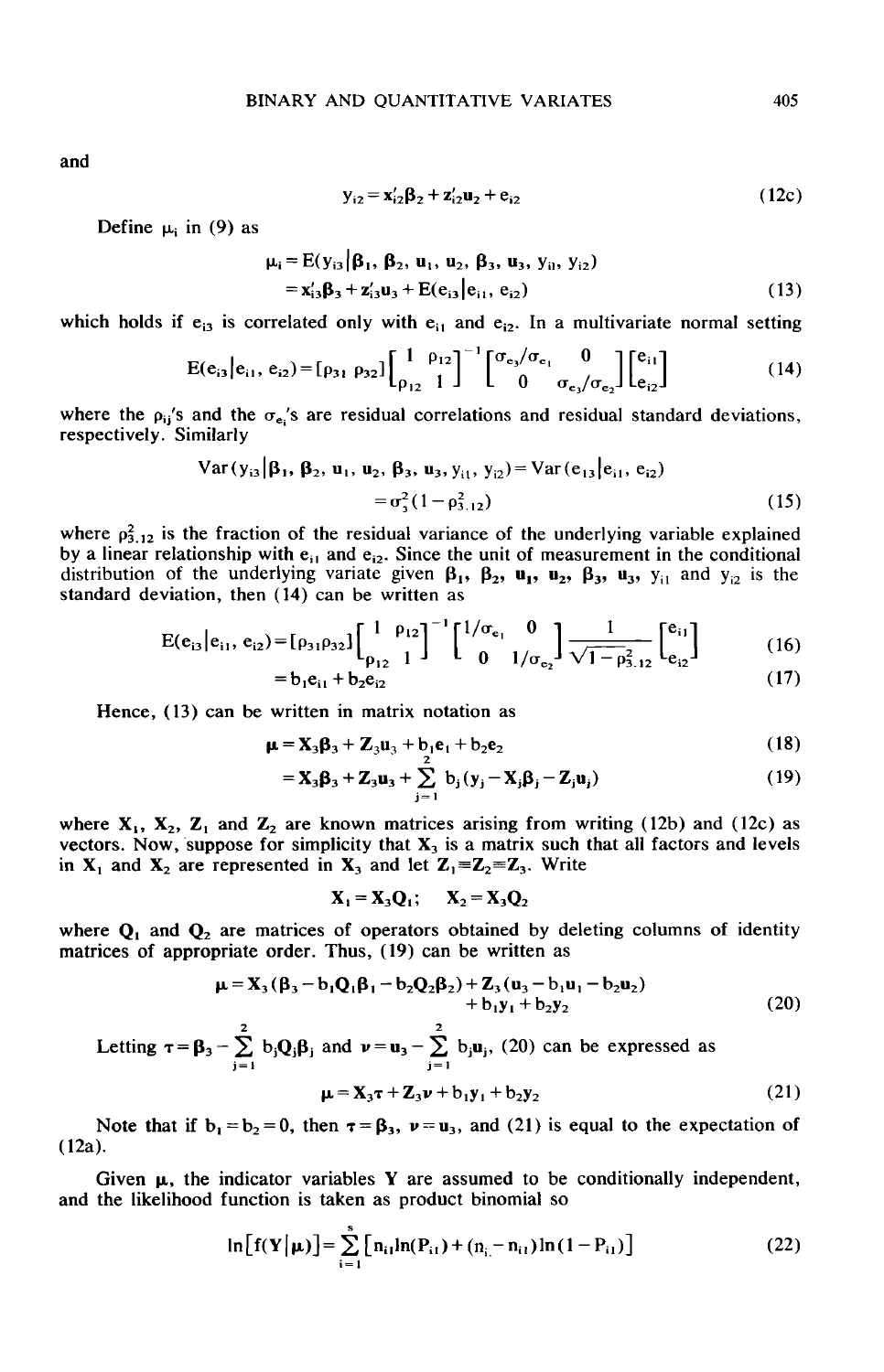$$
f(Y|\mu) \propto f(Y|y_1, y_2, \theta^*)
$$
 (23)

Now  
\n
$$
f(Y|\mu) \propto f(Y|y_1,
$$
\nwhere  $\theta^* = [\beta_1, \beta_2, \beta_3, u_1, u_2, u_3, b_1, b_2]$ . Also  
\n
$$
f(Y|v - v - \theta^*) \propto f(Y|v - v - \theta)
$$

$$
f(\mathbf{Y}|\mathbf{y}_1, \mathbf{y}_2, \boldsymbol{\theta^*}) \propto f(\mathbf{Y}|\mathbf{y}_1, \mathbf{y}_2, \boldsymbol{\beta}_1, \boldsymbol{\beta}_2, \boldsymbol{\tau}, \mathbf{u}_1, \mathbf{u}_2, \boldsymbol{\nu}, \mathbf{b}_1, \mathbf{b}_2)
$$
(24).

Letting 
$$
\theta' = [\beta_1, \beta_2, \tau, u_1, u_2, \nu, b_1, b_2]
$$
, then from (23) and (24)

$$
f(\mathbf{Y}|\mathbf{\mu}) \propto f(\mathbf{Y}|\mathbf{y}_1, \mathbf{y}_2, \boldsymbol{\theta^*}) \propto f_6(\mathbf{Y}|\mathbf{y}_1, \mathbf{y}_2, \boldsymbol{\theta})
$$
 (25).

# B. Conditional density of « risk » variables.

The conditional density of  $y_1$  and  $y_2$  given  $\theta$  is assumed to be multivariate normal with location and dispersion following from  $(12b)$  and  $(12c)$ 

$$
E\begin{bmatrix} \mathbf{y}_1 | \boldsymbol{\theta} \\ \mathbf{y}_2 | \boldsymbol{\theta} \end{bmatrix} = \begin{bmatrix} \mathbf{X}_1 \boldsymbol{\beta}_1 + \mathbf{Z}_1 \mathbf{u}_1 \\ \mathbf{X}_2 \boldsymbol{\beta}_2 + \mathbf{Z}_2 \mathbf{u}_2 \end{bmatrix}
$$
(26)

$$
\operatorname{Var}\begin{bmatrix} \mathbf{y}_1 | \boldsymbol{\theta} \\ \mathbf{y}_2 | \boldsymbol{\theta} \end{bmatrix} = \begin{bmatrix} \mathbf{R}_{11} & \mathbf{R}_{12} \\ \mathbf{R}_{21} & \mathbf{R}_{22} \end{bmatrix} \tag{27}
$$

where (27) is a non-singular known covariance matrix. Letting  $\mathbb{R}^{11}$ ,  $\mathbb{R}^{12}$ ,  $\mathbb{R}^{21}$  and  $\mathbb{R}^{22}$  be respective partitions of the inverse of (27), one can write

$$
\ln[f_{5}(\mathbf{y}_{1},\mathbf{y}_{2}|\boldsymbol{\theta})] = -\frac{1}{2}\sum_{i=1}^{2}\sum_{j=1}^{2}\left(\mathbf{y}_{i}-\mathbf{X}_{i}\boldsymbol{\beta}_{i}-\mathbf{Z}_{i}\mathbf{u}_{i}\right)\mathbf{R}^{ij}(\mathbf{y}_{j}-\mathbf{X}_{j}\boldsymbol{\beta}_{j}-\mathbf{Z}_{j}\mathbf{u}_{j}) + \text{const.}
$$
 (28)

# C. Prior density.

In this paper we assume that the residual covariance matrix

$$
\text{Var}\begin{bmatrix} e_1 \\ e_2 \\ e_3 \end{bmatrix} = \begin{bmatrix} R_{11} & R_{12} & R_{13} \\ R_{21} & R_{22} & R_{23} \\ R_{31} & R_{32} & R_{33} \end{bmatrix}
$$

is known. From (16) and (17), this implies that  $b_1$  and  $b_2$  are also known. Therefore,<br>  $f(\beta_1, \beta_2, \tau, u_1, u_2, v, b_1, b_2) \propto f(\beta_1, \beta_2, \tau, u_1, u_2, v)$  (28)<br>
and the vector of unknowns becomes  $\theta' = [\beta_1, \beta_2, \tau, u_1, u_2,$ 

$$
f(\boldsymbol{\beta}_1, \boldsymbol{\beta}_2, \boldsymbol{\tau}, \mathbf{u}_1, \mathbf{u}_2, \boldsymbol{\nu}, \mathbf{b}_1, \mathbf{b}_2) \propto f(\boldsymbol{\beta}_1, \boldsymbol{\beta}_2, \boldsymbol{\tau}, \mathbf{u}_1, \mathbf{u}_2, \boldsymbol{\nu})
$$
\n(28)

multivariate normal distribution

$$
\theta = \begin{bmatrix} \beta \\ u \end{bmatrix} \sim N \left( \begin{bmatrix} \alpha \\ 0 \end{bmatrix}, \begin{bmatrix} \Gamma & 0 \\ 0 & G_c \end{bmatrix} \right) \tag{29}
$$

where

$$
Var(\mathbf{u}) = Var\begin{bmatrix} \mathbf{u}_1 \\ \mathbf{u}_2 \\ \mathbf{u}_3 - \mathbf{b}_1 \mathbf{u}_1 - \mathbf{b}_2 \mathbf{u}_2 \end{bmatrix} = \mathbf{G}_c
$$
 (30)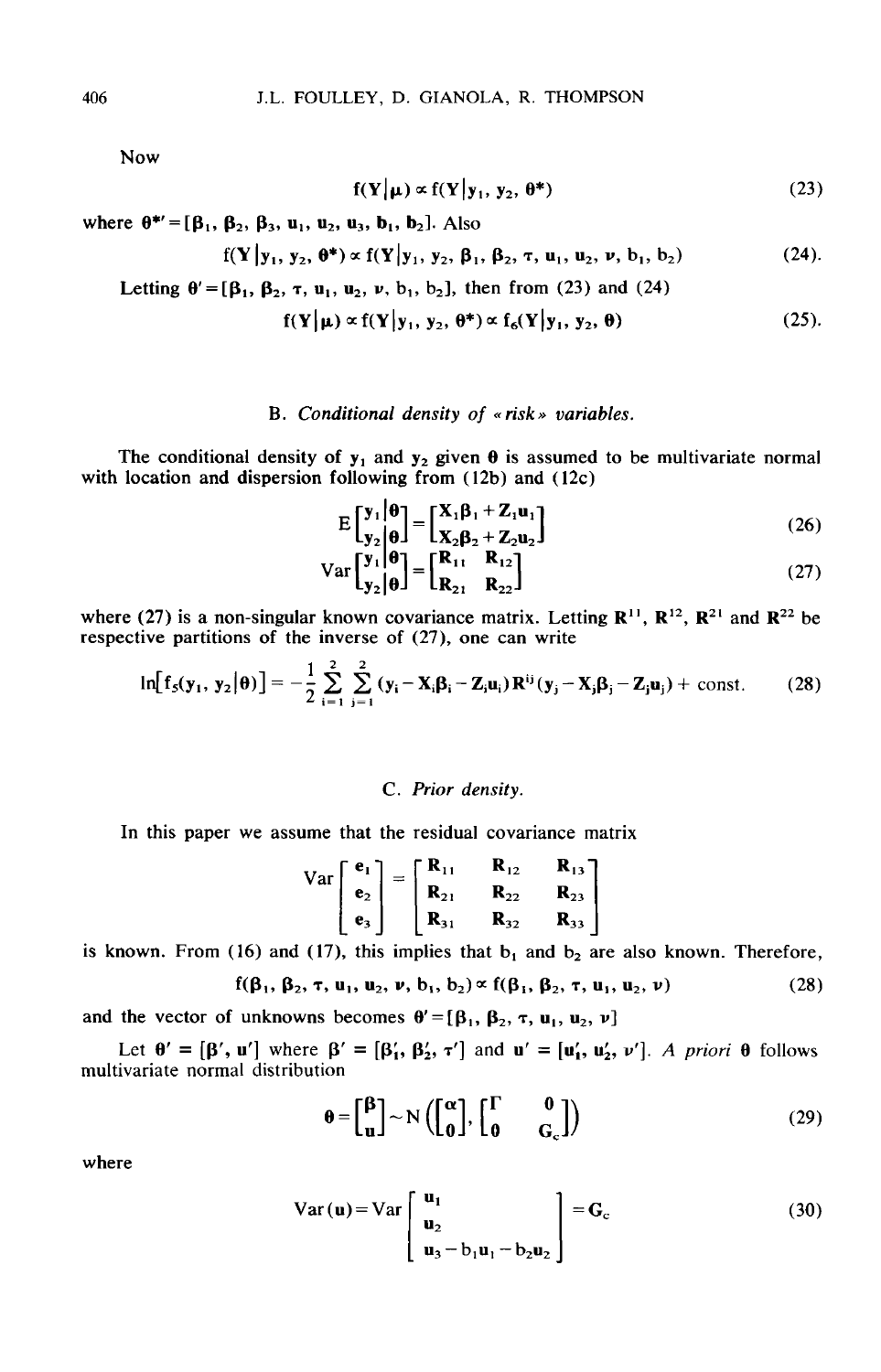Further

$$
G_{c} = \begin{bmatrix} I & 0 & 0 \ 0 & I & 0 \ -b_{1}I & -b_{2}I & I \end{bmatrix} \begin{bmatrix} G_{11} & G_{12} & G_{13} \ G_{21} & G_{22} & G_{23} \ G_{31} & G_{32} & G_{33} \end{bmatrix} \begin{bmatrix} I & 0 & -b_{1}I \ 0 & I & -b_{2}I \ 0 & 0 & I \end{bmatrix}
$$
 (31)  
with Cov( $u_{i}$ ,  $u'_{j}$ ) =  $G_{i j}$  (*i*, *j* = 1, ..., 3). Note that  $G_{c}$  depends on  $b_{1}$  and  $b_{2}$ ; when  $b_{1} = b_{2} = 0$ ,  
it follows from (30) that  $G_{c} = \{G_{i j}\}$ . Now

$$
\ln[f_1(\theta)] = -\frac{1}{2}\{(\beta - \alpha)T^{-1}(\beta - \alpha) + u'G_c^{-1}u\} + \text{const.}
$$
 (32)

where  $G_c^{-1} = {G_c^{ij}}(i, j = 1, ..., 3)$ . Prior knowledge about  $\beta$  is assumed to be vague so  $\Gamma \longrightarrow \infty$  and  $\Gamma^{-1} \longrightarrow 0$ . Therefore

$$
\ln[f_1(\mathbf{\Theta})] = -\frac{1}{2} \{ \mathbf{u}' \mathbf{G}_c^{-1} \mathbf{u} \} + \text{const.}
$$
 (33).

# IV. Estimation

The terms of the log-posterior density in (8) are given in equations (22), (28) and The terms of the log-posterior density in (6) are given in equations (22), (26) and (33). To obtain the mode of the posterior density, the derivatives of (8) with respect to  $\theta$  are equated to zero. The resulting system to  $\theta$  are equated to zero. The resulting system of equations is not linear in  $\theta$  and an iterative solution is required. Letting  $L(\theta)$  be the log of the posterior density, the Newton-Raphson algorithm (DAHLQUIST & BJÖRCK, 1974) consists of iterating with

$$
\hat{\boldsymbol{\theta}}^{(i)} = \hat{\boldsymbol{\theta}}^{(i-1)} - \left[ \left[ \frac{\partial^2 L(\boldsymbol{\theta})}{\partial \boldsymbol{\theta} \partial \boldsymbol{\theta}'} \right] \right]_{\boldsymbol{\theta} = \hat{\boldsymbol{\theta}}^{(i-1)}}^{-1} \left[ \left[ \frac{\partial L(\boldsymbol{\theta})}{\partial \boldsymbol{\theta}} \right] \right]_{\boldsymbol{\theta} = \hat{\boldsymbol{\theta}}^{(i-1)}} \tag{34}
$$

Note that the inverse of the matrix of second partial derivatives exists as  $\beta$  can be uniquely defined, e.g., with  $X_i$  having full-column rank,  $i=1, \ldots, 3$ . It is convenient to write (34) as

$$
\left[\left[-\frac{\partial^2 L(\boldsymbol{\theta})}{\partial \boldsymbol{\theta} \partial \boldsymbol{\theta}'}\right]\right]_{\boldsymbol{\theta} = \hat{\boldsymbol{\theta}}^{(i-1)}} (\hat{\boldsymbol{\theta}}^{(i)} - \hat{\boldsymbol{\theta}}^{(i-1)}) = \left[\left[\frac{\partial L(\boldsymbol{\theta})}{\partial \boldsymbol{\theta}}\right]\right]_{\boldsymbol{\theta} = \hat{\boldsymbol{\theta}}^{(i-1)}}
$$
(35).

# A. First derivatives.

Differentiating (8) with respect to the elements of  $\theta$  yields

$$
\frac{\partial L(\boldsymbol{\theta})}{\partial \boldsymbol{\beta}_i} = \mathbf{X}'_i \sum_{j=1}^2 \mathbf{R}^{ij} (\mathbf{y}_j - \mathbf{X}_j \boldsymbol{\beta}_j - \mathbf{Z}_j \mathbf{u}_j), \ i = 1, 2
$$
\n(36)

and

$$
\frac{\partial L(\theta)}{\partial \mathbf{u}_i} = \mathbf{Z'}_i \sum_{j=1}^2 \mathbf{R}^{ij} (\mathbf{y}_j - \mathbf{X}_j \mathbf{B}_j - \mathbf{Z}_j \mathbf{u}_j) - \sum_{j=1}^2 \mathbf{G}_c^{ij} \mathbf{u}_j - \mathbf{G}_c^{i3} \mathbf{v}
$$
(37)

The derivatives of  $L(\theta)$  with respect to  $\tau$  and  $\nu$  are slightly different

$$
\frac{\partial L(\theta)}{\partial \tau} = \sum_{i=1}^{s} \left[ n_{i1} \frac{\phi(\mu_i)}{P_{i1}} - (n_{i.} - n_{i1}) \frac{\phi(\mu_i)}{1 - P_{i1}} \right] x_{i3}
$$
(38)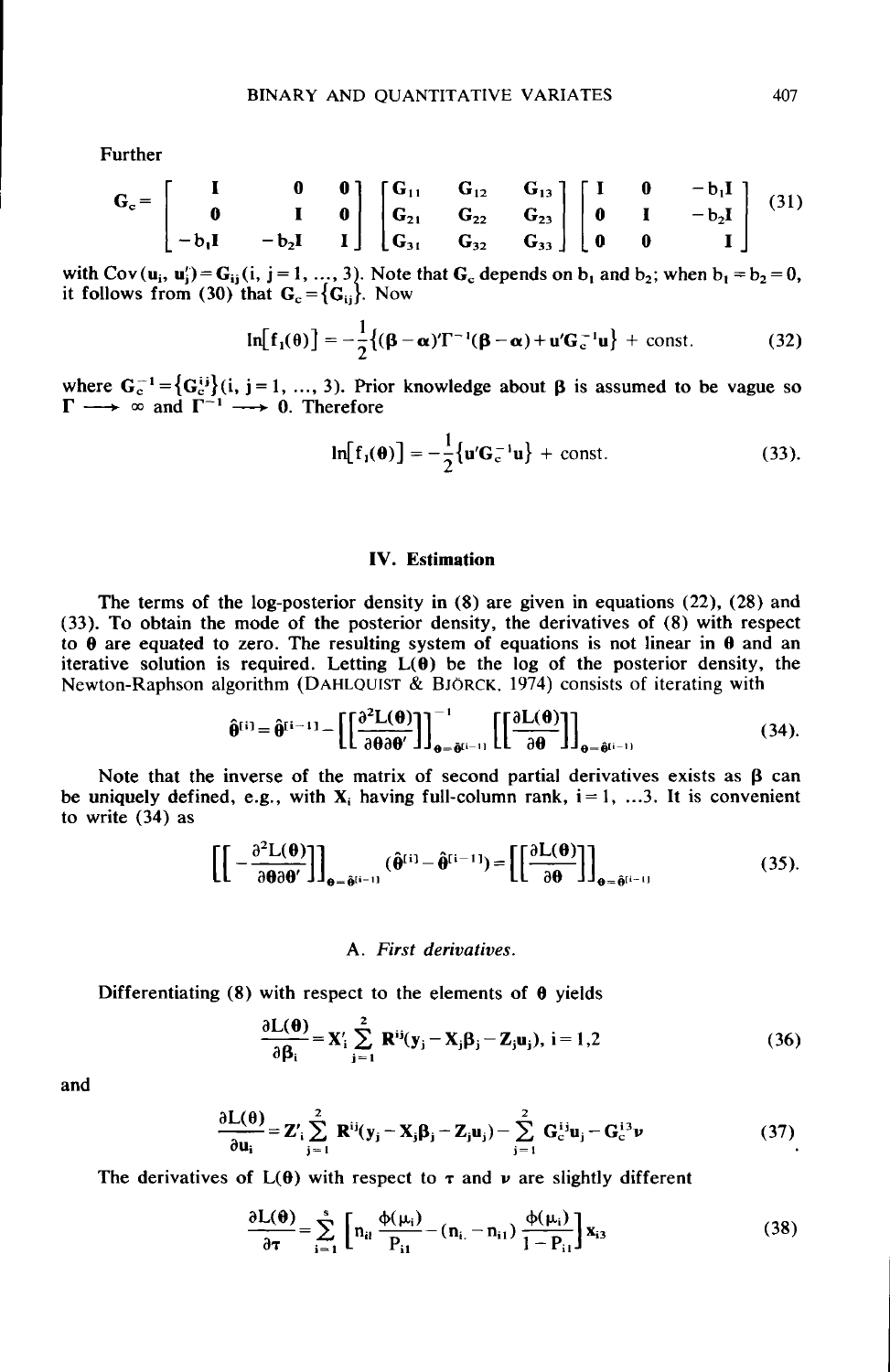where  $x'_{i3}$  is the i<sup>th</sup> row of  $X_3$ , and

$$
\frac{\partial L(\theta)}{\partial \nu} = \sum_{i=1}^{s} \left[ n_{i1} \frac{\phi(\mu_{i})}{P_{i1}} - (n_{i.} - n_{i1}) \frac{\phi(\mu_{i})}{1 - P_{i1}} \right] z_{i3} - \sum_{j=1}^{2} G_{c}^{3j} u_{j} - G_{c}^{33} \nu.
$$
 (39)

Now, let v be a sxl vector with elements

 $\mathbf{v}_j = -\{\mathbf{n}_{j1}\mathbf{i}_{j1} + (\mathbf{n}_{j.} - \mathbf{n}_{j1})\mathbf{i}_{j2}\}, \quad j = 1, ..., s$ <br>where  $\mathbf{i}_{j1} = -\phi(\mu_j)/P_{j1}$  and  $\mathbf{i}_{j2} = \phi(\mu_j)/(1 - P_{j1})$ , and note that  $\mathbf{v}_j$  is the opposite of the<br>sum of normal scores for the j<sup>th</sup> row. Then

$$
\frac{\partial L(\theta)}{\partial \tau} = \mathbf{X}_3' \mathbf{v}
$$
 (40)

and

$$
\frac{\partial L(\theta)}{\partial \nu} = \mathbf{Z}_3' \mathbf{v} - \sum_{j=1}^2 G_c^{3j} \mathbf{u}_j - G_c^{33} \nu.
$$
 (41)

# B. Second derivatives

The symmetric matrix of second partial derivatives can be deduced from equations (36) through (41). Explicitly

$$
\frac{\partial^2 \mathbf{L}(\mathbf{\Theta})}{\partial \mathbf{\beta}_i \partial \mathbf{\beta}_i} = -\mathbf{X}_i' \mathbf{R}^\mathrm{u} \mathbf{X}_i; \qquad i = 1, 2 \qquad (42 \, a)
$$

$$
\frac{\partial^2 \mathbf{L}(\mathbf{\theta})}{\partial \mathbf{\beta}_1 \partial \mathbf{\beta}_2'} = -\mathbf{X}_1' \mathbf{R}^{12} \mathbf{X}_2
$$
 (42 *b*)

$$
\frac{\partial^2 L(\mathbf{\theta})}{\partial \mathbf{\beta}_i \partial \mathbf{u}'_j} = -\mathbf{X}'_i \mathbf{R}^{ij} \mathbf{Z}_j; \qquad \qquad i = 1,2 \n\mathbf{j} = 1,2
$$
\n(42 c)

$$
\frac{\partial^2 L(\theta)}{\partial \beta_i \partial \tau'} = 0 \tag{42 d}
$$

$$
\frac{\partial^2 L(\theta)}{\partial \beta_i \partial \nu'} = 0 \tag{42 } e
$$

$$
\frac{\partial^2 \mathbf{L}(\mathbf{\theta})}{\partial \mathbf{u}_i \partial \mathbf{u}'_j} = -\mathbf{Z}'_i \mathbf{R}^{ij} \mathbf{Z}_j - \mathbf{G}_c^{ij}; \qquad \qquad \frac{i = 1,2}{j = 1,2} \tag{42} f
$$

$$
\frac{\partial^2 \mathbf{L}(\mathbf{\theta})}{\partial \mathbf{u}_i \partial \mathbf{\tau}'} = \mathbf{0} ; \qquad i = 1,2 \qquad (42 g)
$$

 $\ddot{\phantom{0}}$ 

$$
\frac{\partial^2 L(\theta)}{\partial u_i \partial \nu'} = -G^{i3}; \qquad i = 1,2 \qquad (42 h)
$$

$$
\frac{\partial^2 L(\theta)}{\partial \tau \partial \tau'} = -\mathbf{X}_3' \mathbf{W} \mathbf{X}_3 \tag{42 i}
$$

$$
\frac{\partial^2 L(\boldsymbol{\theta})}{\partial \tau \partial \nu'} = -\mathbf{X}_3' \mathbf{W} \mathbf{Z}_3; \tag{42 j}
$$

$$
\frac{\partial^2 L(\theta)}{\partial v \partial v'} = -Z_3' W Z_3 - G_c^{33}.
$$
 (42 k)

408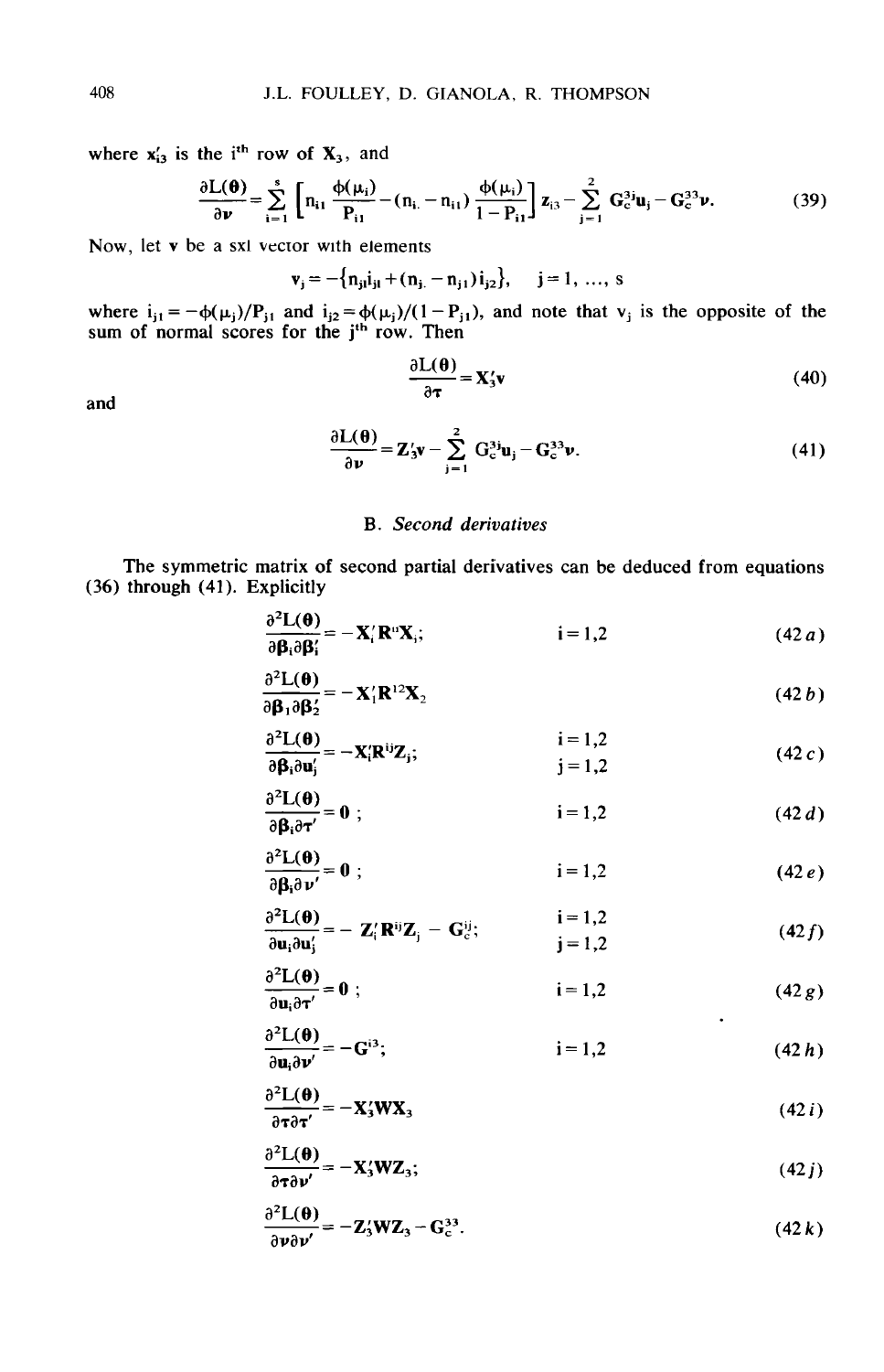In (42 i) through (42 k), W is an sxs diagonal matrix with elements

$$
w_{jj} = n_{j1}i_{j1}(i_{j1} - \mu_j) + (n_{j.} - n_{j1})i_{j2}(i_{j2} - \mu_j)
$$
  
=  $\mu_j v_j + n_{j1}i_{j1}^2 + (n_{j.} - n_{j1})i_{j2}^2$ ,  $j = 1, ..., s$ . (43)

Note that

indicating that calculations are somewhat simpler if «scoring» is used instead of Newton-Raphson.

 $E(w_{ii}|\mu_i) = n_{i1}i_{i1}^2 + (n_i - n_{i1})i_{i2}^2$ 

# C. Equations

Using the first and second derivatives in  $(36-41)$  and  $(42a-42k)$ , respectively, equations (35) can be written after algebra as (45).

In (45),  $\hat{\beta}_1^{[i]}$ ,  $\hat{\beta}_2^{[i]}$ ,  $\hat{\mathbf{u}}_1^{[i]}$  and  $\hat{\mathbf{u}}_2^{[i]}$  are solutions at the [i<sup>th</sup>] iterate while the  $\Delta$ 's are corrections at the [i<sup>th</sup>] iterate pertaining to the parameters affecting the probabilit response, e.g.,  $\Delta_{\tau}^{(1)} = \tau^{(1)} - \tau^{(1-1)}$ . Iteration proceeds by first taking a guess for  $\tau$  and  $\nu$ , calculating W<sup>101</sup> and v<sup>01</sup>, amending the right hand-sides and then solving for the<br>calculating <sup>W</sup><sub>1</sub> and v<sup>01</sup> unknowns. The cycle is repeated until the solutions stabilize. Equations (45) can also be written as in (46). The similarity between (46) and the « mixed model equations » (HENDERSON, 1973) should be noted. The coefficient matrix and the « working » vector In (45),  $\hat{\beta}_1^{[i1]}$ ,  $\hat{\beta}_2^{[i1]}$ ,  $\hat{\mathbf{u}}_1^{[i1]}$  and  $\hat{\mathbf{u}}_2^{[i1]}$  are solutions at the  $[i^{\text{th}}]$  iterate while the  $\Delta$ 's are corrections at the  $[i^{\text{th}}]$  iterate pertaining to the parameters affecting the  $y_3^{i_1-1}$  change in every iteration; note that  $y_3^{i_1-1} = X_3 \tau^{i_1-1} + Z_3 \nu^{i_1-1} + (W_i^{i_1} - \nu_i^{i_1-1})$ .

#### 1). Sotving the equations

In animal breeding practice, solving (45) or (46) poses a formidable numerical problem. The order of the coefficient matrix can be in the tens of thousands, and this difficulty arises in every iterate. As  $\beta_1$ ,  $\beta_2$ ,  $u_1$  and  $u_2$  are « nuisance » variables in this problem, the first step is to eliminate them from the system, if this is feasible. The order of the remaining equations is still very large in most animal breeding problems so direct inversion is not possible. At the i<sup>th</sup> iterate, the remaining equations can be written as

$$
\mathbf{P}^{(i-1)}\mathbf{v}^{(i)} = \mathbf{I}^{(i-1)}
$$
 (47).

written as<br>  $P^{(i-1)}\gamma^{(i)} = I^{(i-1)}$ <br>
Next, decompose  $P^{(i-1)}$  as the sum of three matrices  $L^{(i-1)}$ ,  $D^{(i-1)}$ ,  $U^{(i-1)}$ , which are<br>
lower triangular, diagonal and upper triangular, respectively. Therefore

$$
\pmb{\gamma}^{[i]} \!=\! \big\{ D^{[i-1]}\big\}^{-1} \!\big\{ l^{[i-1]} \!- \!L^{[i-1]} \pmb{\gamma}^{[i]} \!- \!U^{[i-1]} \pmb{\gamma}^{[i]}\big\}.
$$

Now, for each iterate i, sub-iterate with

$$
\gamma^{(i, j+1)} = \left\{ D^{(i-1)} \right\}^{-1} \left\{ l^{(i-1)} - L^{(i-1)} \gamma^{(i, j+1)} - U^{(i-1)} \gamma^{(i, j)} \right\} \tag{48}
$$

for  $j=0, 1, ...$ ; iteration can start with  $\gamma^{[i, 0]} = 0$ . As this is a «nested» Gauss-Seidel iteration, with  $P^{[i-1]}$  symmetric and positive definite

$$
\lim_{j \to \infty} \gamma^{[i, j]} = \gamma^{[i]}
$$
\n(49)

(VAN NORTON, 1960). Then, one needs to return to (47) and to the back solution, and work with (48). The cycle finishes when the solutions  $\gamma$  stabilize.

 $(44)$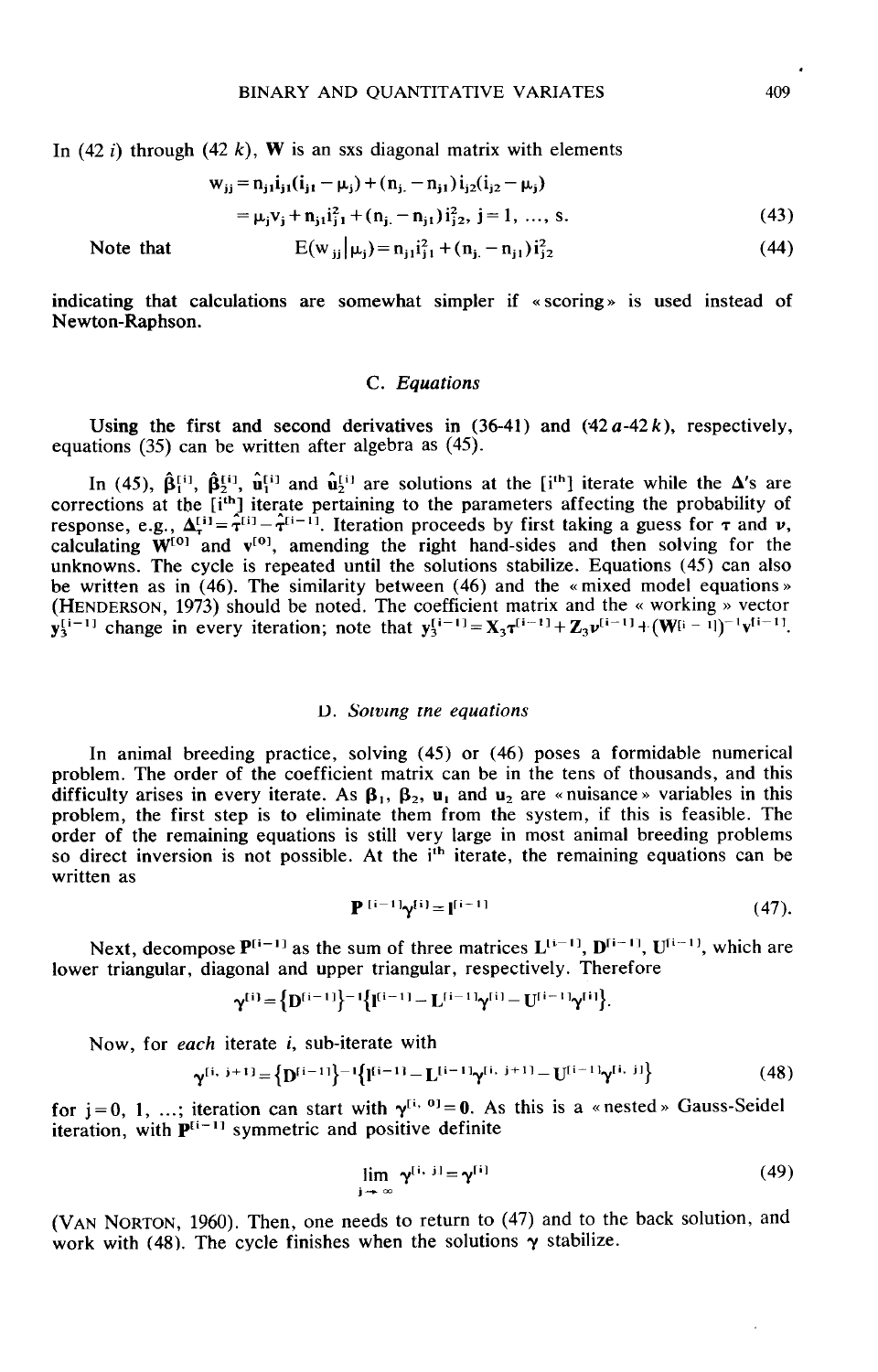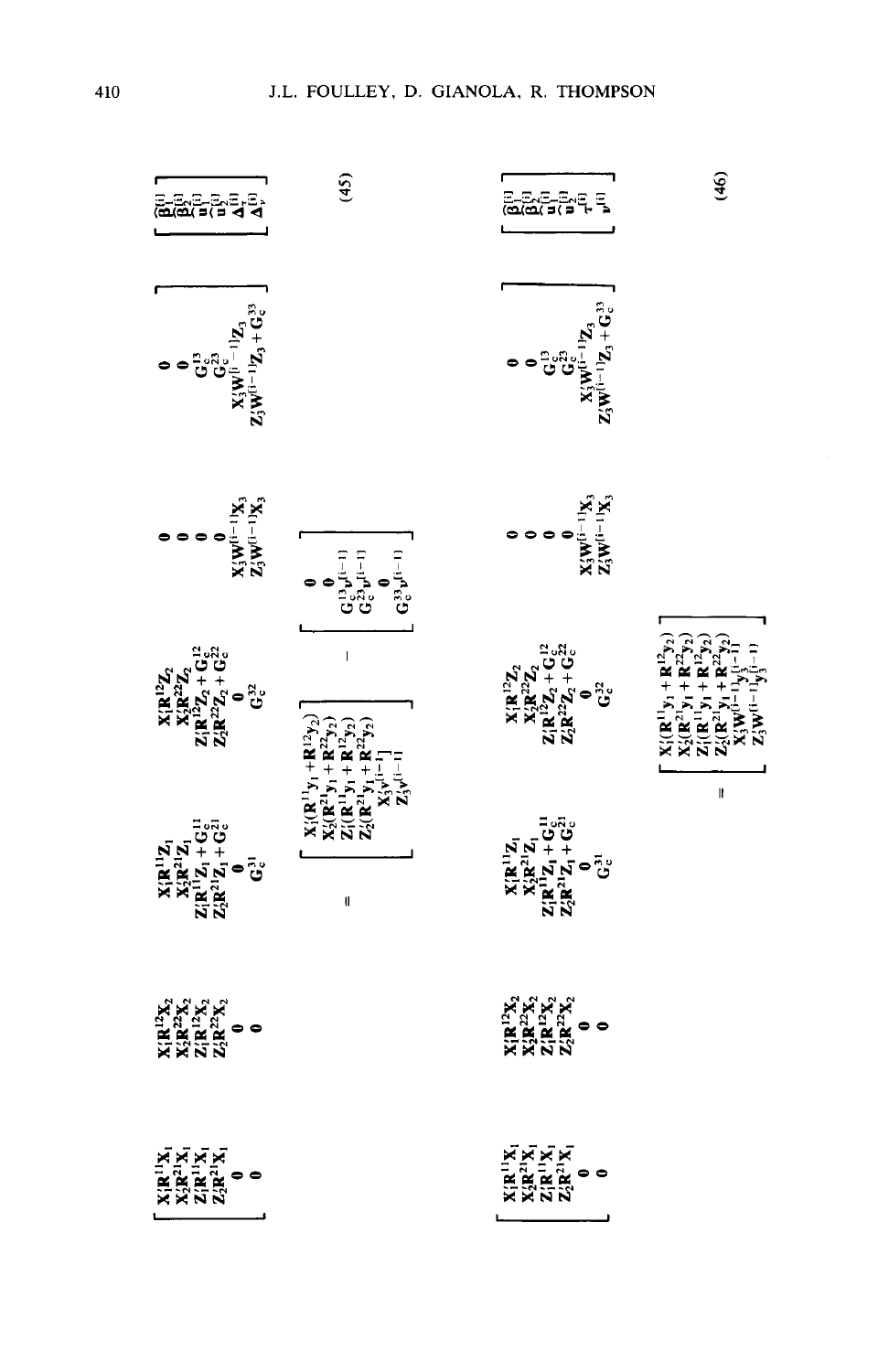BINARY AND QUANTITATIVE VARIATES 411<br>Another possibility would be to carry out nested iterations with the conjugate gradient method (BECKMAN, 1960). In the context of (47) the method involves :

a) Set

$$
\mathbf{P}^{[0]} = \mathbf{r}^{[0]} = \mathbf{l}^{[i-1]} - \mathbf{P}^{[i-1]} \mathbf{y}^{[i, 0]}; i = 1, 2, ...
$$

where  $\gamma^{[i, 0]}$  is a guess, e.g.,  $\gamma^{[i, 0]} = 0$ .

b) Calculate successively

[b.1]  $\alpha^{[i]} = p'^{i}i[r^{i}j]{p'^{i}j}[p^{i-1}p^{i}j]{p'^{i}j}[p^{i}]$ <br>
[b.2]  $\gamma^{[i, j+1]} = \gamma^{[i, j]} + \alpha^{[i]}p^{[j]}$ <br>
[b.3]  $r^{[j+1]} = r^{[j]} - \alpha^{[i]}p^{[i-1]}p^{[j]}$ <br>
[b.4]  $\lambda^{[i]} = -\{r^{j+1}1}[p^{[i-1]}p^{[j]}\}/\{p'^{i}j}[p^{[i-1]}p^{[j]}\}$ <br>
[b.5]  $p^{[j+1]}$ 

amended, and the cycle with a new index for *i* is started from (a). The whole process stops when  $\gamma^{(i)}$  does not change between the [i] and [i + 1] « main » rounds. While the amended, and the cycle with a new index for *i* is started from (a). The whole process<br>stops when  $\gamma^{(i)}$  does not change between the [i] and [i+1] « main » rounds. While the<br>number of operations per iterate is higher th method is known to converge faster when  $P^{(i-1)}$  in (47) is symmetric and positive definite (personal communication, SAMEH, 1981). stops when  $\gamma^{(i)}$  does not change betweer<br>number of operations per iterate is higher<br>method is known to converge faster when<br>(personal communication, SAMEH, 1981).

#### V. Approximate posterior inference and model fit

V. Approximate posterior inference and model fit<br>As discussed by LINDLEY & SMITH (1972) in the context of linear models, the<br>procedure does not provide standard errors a posteriori. LEONARD (1972), however, has pointed out that an approximation of the posterior density by a multivariate normal is  $\alpha$  fairly accurate » in most regions of the space of  $\theta$ , provided that none of the  $n_{i1}$  or procedure does not provide standard errors a posteriori. LEONARD (1972), however, has<br>pointed out that an approximation of the posterior density by a multivariate normal is<br>«fairly accurate» in most regions of the space o  $\theta$ , say t' $\theta$ , one can write, given the model

$$
E[t'\theta|Y, y_1, y_2] = t'\theta \qquad (50\,a)
$$

$$
Var[t'\theta|Y, y_1, y_2] = t'Ct
$$
\n(50 b)

where  $\hat{\theta}$  is the posterior mode and C is the inverse of the coefficient matrix in (46); note that.C depends on the data through the matrix W. Further

$$
[\mathbf{t}'\mathbf{\theta} - \mathbf{t}'\mathbf{\hat{\theta}})/( \mathbf{t}'\mathbf{C}\mathbf{t})^{\frac{1}{2}} \sim N(0, 1) \tag{50 c}
$$

thus permitting probability statements about  $t'\theta$ . In many instances it will be impossible to calculate C on computational grounds.

The probability of response for each of the rows in the contingency table can be estimated from (9) with  $\mu$  evaluated at  $\hat{\mu}$ . Approximate standard errors of the estimates of response probabilities can be obtained from large sample theory. However, caution should be exercised as an approximation to an approximation is involved.

When cell counts are large, e.g.,  $n_{i1}$  and  $n_{i} - n_{i1} > 5$ , the statistic

$$
\chi^{2} = \sum_{i=1}^{s} \frac{(n_{i1} - n_{i} \hat{P}_{i1})^{2}}{n_{i} \hat{P}_{i1} (1 - \hat{P}_{i1})}
$$
(51)

can be referred to a chi-square distribution with s-rank  $(X_3)$  degrees of freedom. Lack of fit may result from inadequate model specification in which case alternative models should be entertained.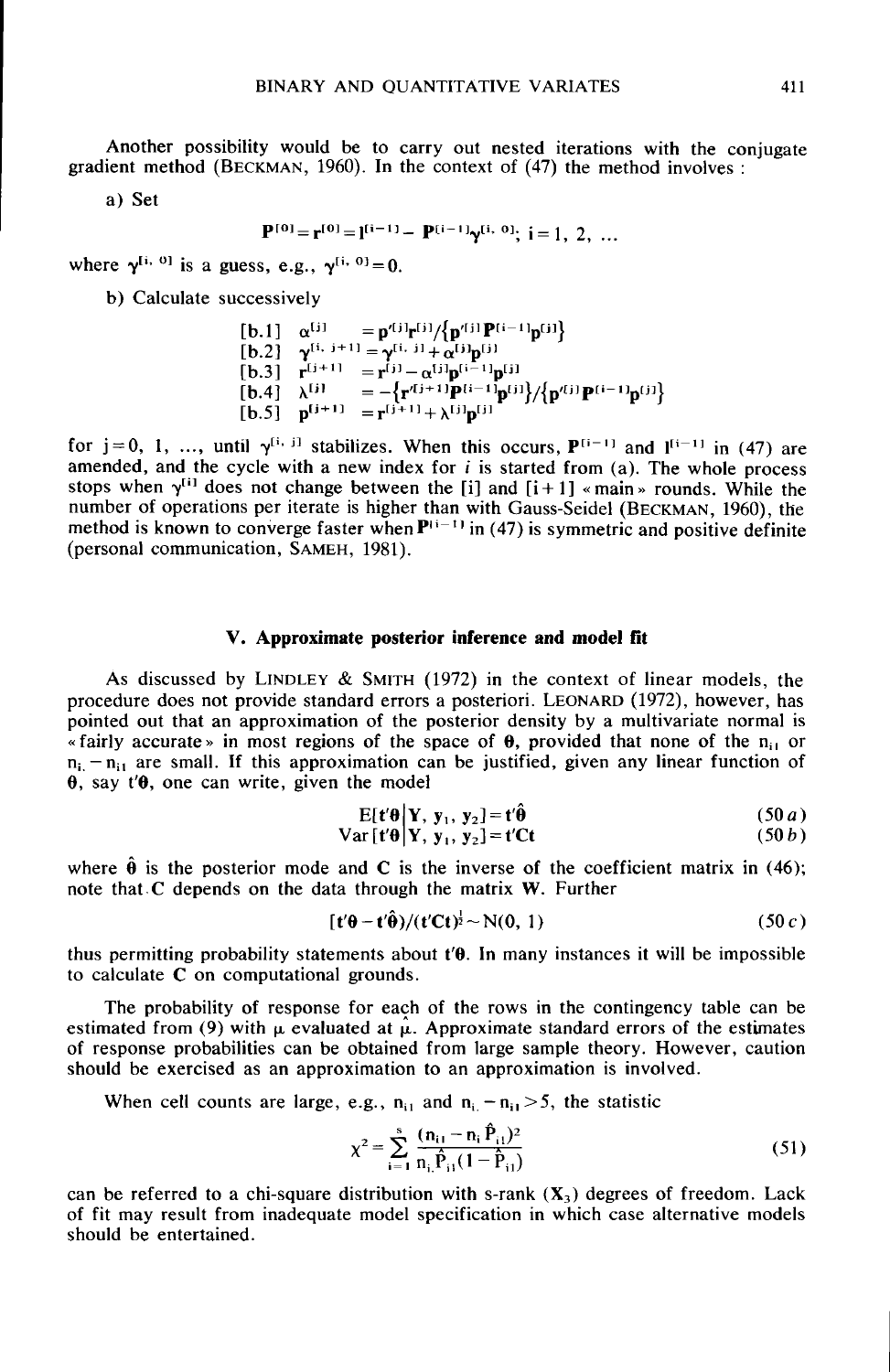# VI. Unknown variance-covariance structure

The matrices  $\mathbf{R}_{ii}$ (i, j = 1, ..., 3) and  $\mathbf{G}_c$  are assumed known so that they are treated as nuisance arrays in (8) and (46). In animal breeding practice there are generally « good » estimates of these matrices so they could be used in  $(45)$  or  $(46)$  to proceed with the method, in the same way as in linear methodology (HENDERSON, 1973). The **WI. Unknown variance-covariance structure**<br>The matrices  $\mathbf{R}_{ij}(i, j = 1, ..., 3)$  and  $\mathbf{G}_c$  are assumed known so that they are treated<br>as nuisance arrays in (8) and (46). In animal breeding practice there are generally<br>effect of replacing **R** and G<sub>c</sub> matrices by estimates on the posterior distribution of  $\theta$ is not known, and should be studied by Monte-Carlo methods.

If the analysis were to proceed in an entirely Bayesian context, prior distributions It the analysis were to proceed in an entirely Bayesian context, prior distributions<br>would need to be specified for the elements of these matrices. This is not addressed<br>in the present paper as it does not appear clear wh in the present paper as it does not appear clear what densities should be considered for the distribution of covariance components. For a discussion of Bayes estimation of would m<br>in the p<br>for the c<br>variance<br>LINDLEY<br>of varian in the present paper as it does not appear clear what densities should be considered<br>for the distribution of covariance components. For a discussion of Bayes estimation of<br>variance components, see HILL (1965), TIAO & TAN of variance components with binomial data for a one-way model.

Equations (46) suggest methods for estimating variance and covariance components in this quantitative-categorical setting. Write

a)  $\mathbf{W}^{[i]} = (\mathbf{A}^{[i]})^2 = (\{\sqrt{\mathbf{w}_{ji}^{[i]}}\})^2$ , j = 1, ..., s b)  $X_3^{[i]} = A^{[i]}X_3$ <br>c)  $Z_3^{[i]} = A^{[i]}Z_3$ 

and

d)  $\mathbf{q}_3^{[i]} = \mathbf{A}^{[i]} \mathbf{v}_3^{[i]}$ 

Equations (46) can then be written as (52) below.



The above equations suggest at each iterate the multivariate linear model

$$
\begin{bmatrix} y_1 \\ y_2 \\ q^{[i]} \end{bmatrix} = \begin{bmatrix} X_1 & 0 & 0 \\ 0 & X_2 & 0 \\ 0 & 0 & X_3^{[i]} \end{bmatrix} \begin{bmatrix} \beta_1^{[i+1]} \\ \beta_2^{[i+1]} \\ \tau^{[i+1]} \end{bmatrix} + \begin{bmatrix} Z_1 & 0 & 0 \\ 0 & Z_2 & 0 \\ 0 & 0 & Z_3^{[i]} \end{bmatrix} \begin{bmatrix} u^{[i+1]} \\ u_2^{[i+1]} \\ v^{[i+1]} \end{bmatrix} + \begin{bmatrix} E_1^{[i]} \\ E_2^{[i]} \\ E_3^{[i]} \end{bmatrix}
$$
  
i = 0, 1 ... (53)

with  $\beta_1^{(i+1)}$ ,  $\beta_2^{(i+1)}$  and  $\tau^{(i+1)}$  « fixed » and  $u_1^{(i+1)}$ ,  $u_2^{(i+1)}$ ,  $v^{(i+1)}$  and the E's random, with covariance matrix

 $\frac{1}{2}$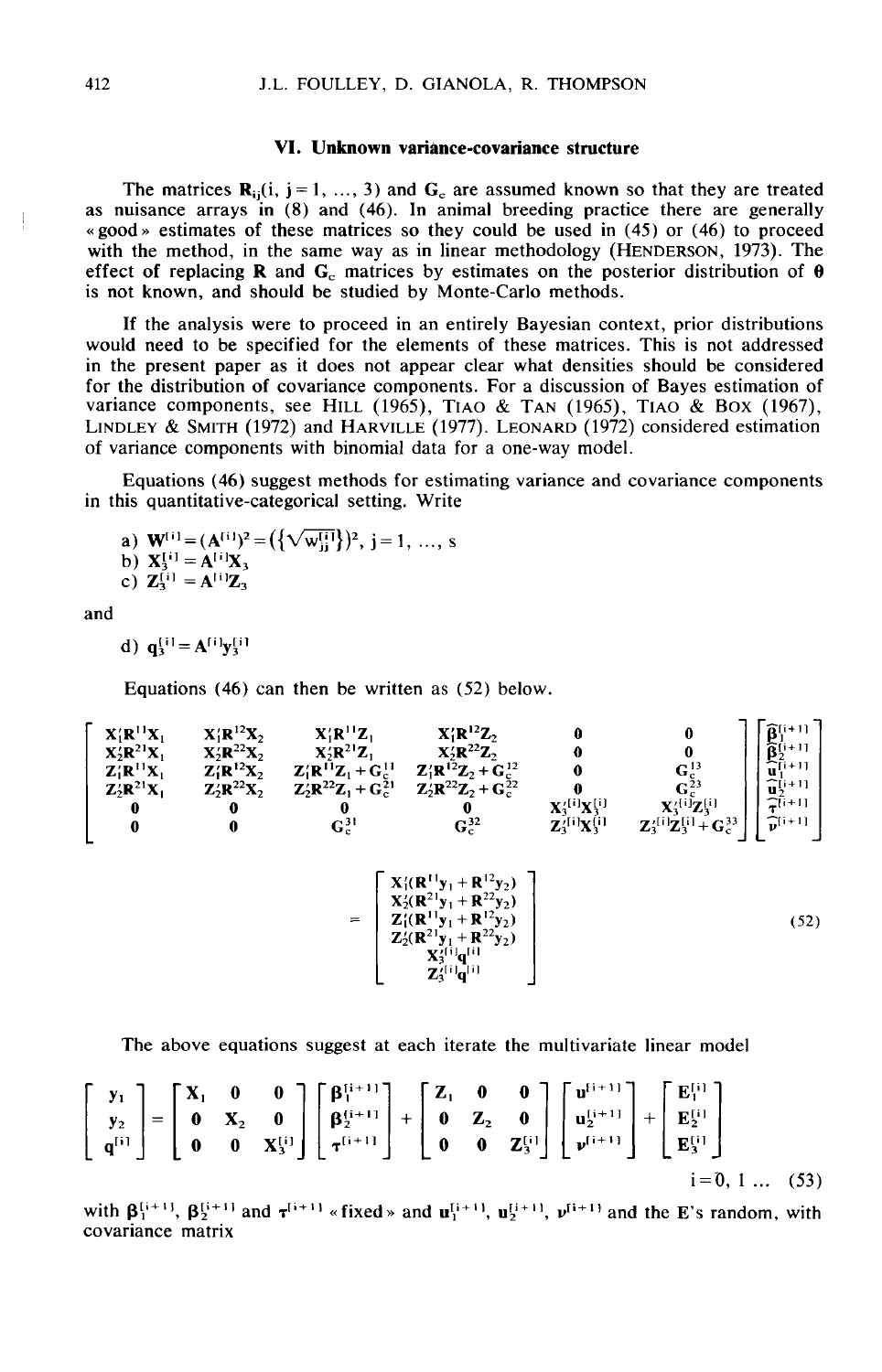$$
\text{Var}\begin{bmatrix}u_1^{(i+1)} \\ u_2^{(i+1)} \\ v_1^{(i+1)} \\ E_1^{(i)} \\ E_2^{(i)} \\ E_3^{(i)} \end{bmatrix} = \begin{bmatrix}G_{11,c} & G_{12,c} & G_{13,c} & 0 & 0 & 0 \\ G_{21,c} & G_{22,c} & G_{23,c} & 0 & 0 & 0 \\ G_{31,c} & G_{32,c} & G_{33,c} & 0 & 0 & 0 \\ 0 & 0 & 0 & R_{11} & R_{12} & 0 \\ 0 & 0 & 0 & 0 & R_{21} & R_{22} & 0 \\ 0 & 0 & 0 & 0 & 0 & 1 \end{bmatrix}
$$

 $i = 0, 1, \ldots (54)$ 

holding at every iterate. Note that the residual variance of  $q^{(i)}$  is unity so this part of the covariance structure does not need to be estimated. Provided that  $\rho_{31}$  and  $\rho_{32}$  are known, the method can be used to estimate the additive genetic covariance matrix between the quantitative traits and the hypothetical underlying variate with binary expression.

Expressions in (53) and (54) suggest that some of the methods for estimating variance and covariance components in linear models could be used to estimate the covariance structure in (54). One possibility would be to mimic the computations used in estimation Expression in (52) and covariance components in linear models could be used to estimate the covariance<br>structure in (54). One possibility would be to mimic the computations used in estimation<br>via restricted maximum likeli As computational feasibility is of paramount importance, a multivariate extension of Henderson's «simple» method (HENDERSON, 1980) could be useful here. However, this Expressions in (53) and (54) suggest that some of the methods for estimating variance<br>and covariance components in linear models could be used to estimate the covariance<br>structure in (54). One possibility would be to mimi method does not preclude negative estimates of variance components. Estimation of genetic parameters in non-linear models is an open area of potential importance.

#### VII. Numerical application

Data were obtained from 47 Blonde d'Aquitaine heifers mated to the same bull and assembled to calve in the Casteljaloux Station, France. Each calving record included information on the following: region of origin and sire of the heifer, pelvic opening and season of calving, sex and birth weight of the calf, and calving difficulty score (1: normal birth, 2: slight assistance, 3: assisted, 4: mechanical aid, and 5: cesarean). For the purpose of the analysis, twin calves were excluded and calving difficulty was recoded as: a) «Easy» (scores 1, 2 and 3) or b) «Difficult» (scores 4 and 5). The data are presented in Table 1. As shown in Table 2, 23.4 % of the calvings were « difficult » and there were marked differences in the incidence of difficult calvings between sexes and maternal grandsires.

# A. Models

Birth weight was modeled as

$$
Y_{iiklm} = D_i + T_i + L_k + S_l + e_{iiklm}
$$
 (55 *a*)

where  $D_i$  is the effect of the i<sup>th</sup> region of origin of the heifer (i=1,2),  $T_i$  is the effect where  $D_i$  is the effect of the i<sup>th</sup> region of origin of the heifer (1=1,2),  $T_i$  is the effect of the j<sup>th</sup> season of calving (j=1,2), L<sub>k</sub> is the effect of the k<sup>th</sup> sex of calf (k=1: male, 2=female), S<sub>1</sub> is the effec residual. The vectors  $\beta_1$  and  $u_1$  were defined as

$$
\beta_1' = [D_1 + T_2 + L_2, D_2 + T_2 + L_2, T_1 - T_2, L_1 - L_2]
$$
\n(55 *b*)

and

$$
\mathbf{u}_1' = [S_1, S_2, S_3, S_4, S_5, S_6].
$$
 (55 c)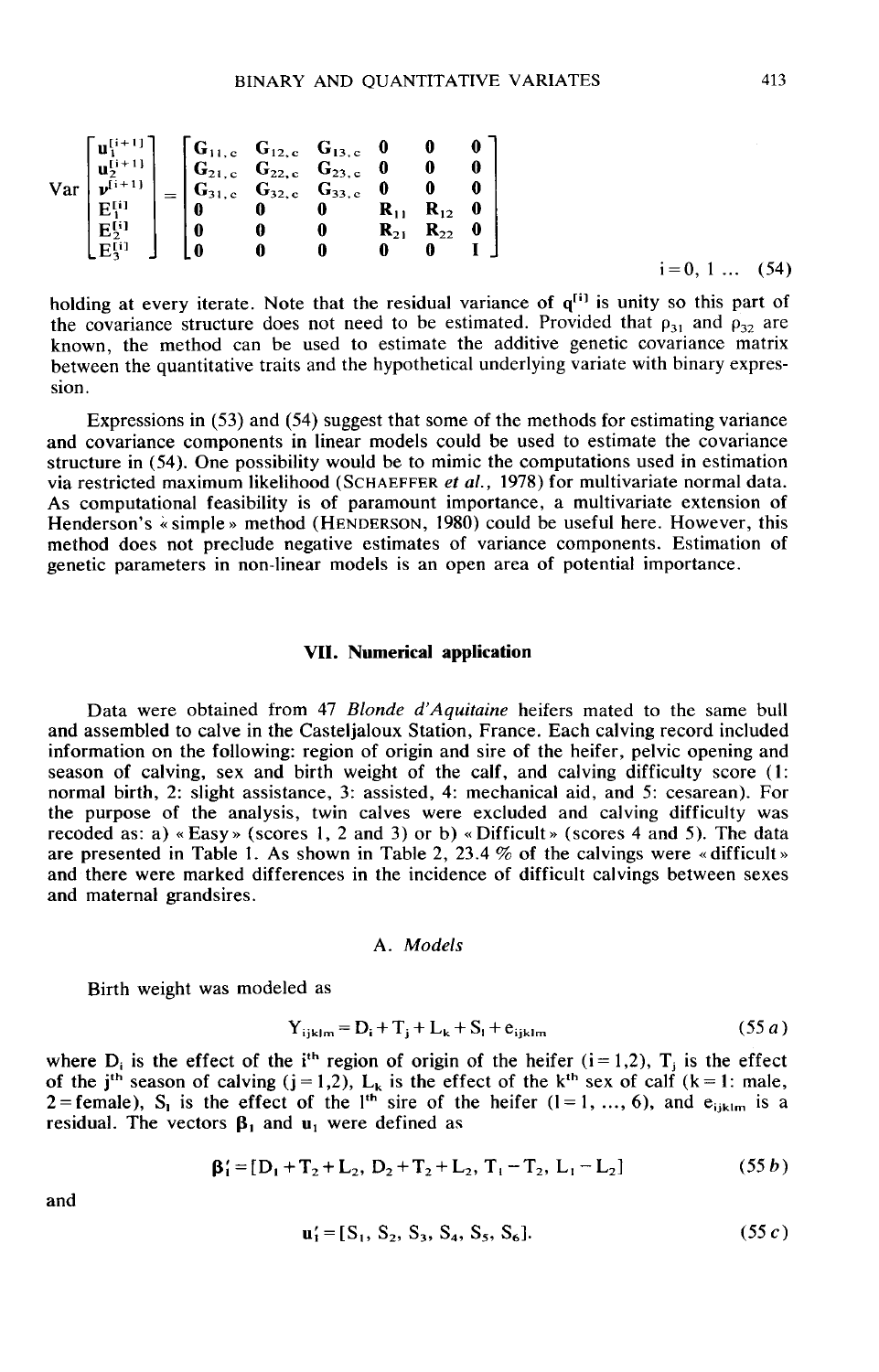| an a Castelialour Hran-<br>$\ddot{\phantom{a}}$<br> <br> <br> <br> <br>"voiters at Casteljaloux.<br>de vêlage des génisses de race Blonde d'Aquitaine contrôlées à<br>d' Acuitain.<br>$\cdots$ records for Blonde<br>g difficult;<br>laise i<br>Données c |  |
|-----------------------------------------------------------------------------------------------------------------------------------------------------------------------------------------------------------------------------------------------------------|--|

TABLE 1

| Calving <sup>(b)</sup><br>difficulty | யய                                                      |                                                            |
|--------------------------------------|---------------------------------------------------------|------------------------------------------------------------|
| $Calf'sbirthweight(kg)(kg)$          | QQQvvvva 82000vrQQQvvdQQQvv<br>QQQvvva 820000vrQQQV     |                                                            |
| $Sex^{(a)}$<br>of<br>calf            | <b>STTRSFSSS</b><br><b>SLLSSSLSLSSSLL</b>               |                                                            |
| Pelvic<br>opening<br>$(\text{cm}^2)$ |                                                         |                                                            |
| Calving<br>season                    |                                                         |                                                            |
| of<br>heifer<br>Sire                 |                                                         |                                                            |
| Heifer<br>Origin                     |                                                         |                                                            |
| Calving <sup>(b)</sup><br>difficulty | 688888888888888888                                      |                                                            |
| $Calf'sbirthweight(kg)(kg)$          |                                                         |                                                            |
| $Sex^{(a)}$<br>of $at$               | <b>F Z Z F Z Z Z Z Z L F F Z</b><br>ステロ                 |                                                            |
| opening<br>$\frac{1}{2}$<br>Pelvic   |                                                         |                                                            |
| Calving<br>season                    | <b>AUNU</b><br>aaaaa.<br>$\sim$ $\sim$ $\sim$<br>$\sim$ |                                                            |
| heifer<br>Sire<br>ð                  | <b>NNNNN</b>                                            | a) $M:$ male; $F:$ female.<br>b) $D:$ difficult; $E:$ easy |
| Heifer<br>Origin                     | <b>AUN</b><br>$\sim$<br><b>AUNU</b><br>$\sim$<br>$\sim$ |                                                            |

 $\mathbf{I}$ 

# J.L. FOULLEY, D. GIANOLA, R. THOMPSON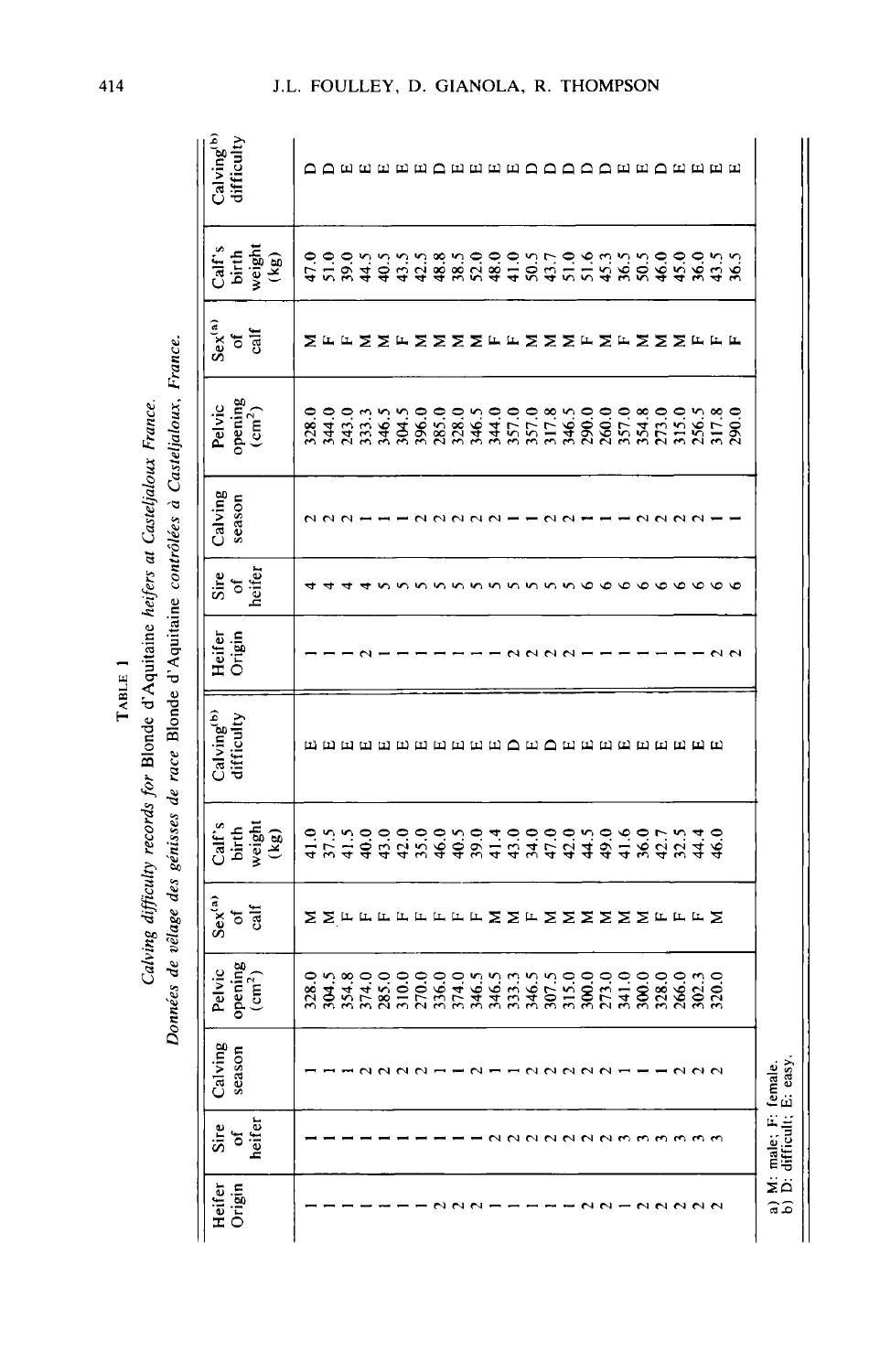|                |                |             |           | Variable <sup>(a)</sup> |       |
|----------------|----------------|-------------|-----------|-------------------------|-------|
| Factor         |                | $N^{\circ}$ | <b>BW</b> | PO.                     | CD    |
| Heifer origin  | ı              | 30          | 43.02     | 319.60                  | 0.267 |
|                | $\overline{2}$ | 17          | 43.02     | 321.48                  | 0.177 |
| Calving season |                | 20          | 42.23     | 327.96                  | 0.200 |
|                | $\overline{c}$ | 27          | 43.61     | 314.59                  | 0.259 |
| Sex of calf    | M              | 25          | 44.59     |                         | 0.360 |
|                | $\mathbf F$    | 22          | 41.24     |                         | 0.091 |
| Sire of heifer |                | 10          | 40.55     | 328.28                  | 0.000 |
|                |                | 7           | 42.99     | 317.40                  | 0.286 |
|                | $\frac{2}{3}$  | 6           | 40.53     | 309.55                  | 0.000 |
|                | 4              | 4           | 45.38     | 312.08                  | 0.500 |
|                | 5              | 11          | 45.46     | 338.98                  | 0.364 |
|                | 6              | 9           | 43.43     | 301.57                  | 0.333 |
| Total          |                | 47          | 43.02     | 320.28                  | 0.234 |

TABLE 2 Marginal mean (or frequency) of calving variables by level of factors considered. Moyenne (ou fréquence) marginale des variables de vêlage par niveau de facteur.

The model for pelvic opening was

$$
Z_{ijkl} = D'_i + T'_j + S'_k + e'_{ijkl} \tag{56 a}
$$

where  $D'_i$  is the effect of the i<sup>th</sup> department of origin of the heifer (i=1,2),  $T'_i$  is the where  $D_i$  is the effect of the i<sup>th</sup> department of origin of the heirer  $(1 = 1, 2)$ ,  $T_i$  is the effect of the k<sup>th</sup> sire of heifer (k=1, ..., 6) and e<sub>ijkl</sub> is a residual. The vectors  $\beta_2$  and  $\alpha_2$  were defined as

$$
\beta_2' = [D_1' + T_2', D_2' + T_2', T_1' - T_2'] \tag{56 b}
$$

$$
\mathbf{u}_2' = [S_1', S_2', S_3', S_4', S_5', S_6']
$$
\n<sup>(56 c)</sup>

The data in Table 1 can be regarded as a  $47 \times 2$  contingency table, with rows corresponding to each record, and columns being « DIFFICULT » and « EASY » calvings. Hence,  $n_i = 1$  for  $i = 1, ..., 47$ , and  $Y' = [Y_1, ..., Y_{47}]$ , with  $Y_i$  being a scalar variable with realized value I if a difficult calving occurs, or 0 otherwise. The probability of difficult calving for the  $i<sup>th</sup>$  row was assumed a normal integral with argument modeled as

$$
\mu_{i(jklm)} = D''_j + T''_k + L''_l + S''_m + b_1(Y_{ijklm} - 43.02) + b_2(Z_{ijklm} - 320.28)
$$
 (57 a)

where  $D''_j$  is the effect of the j<sup>th</sup> department of origin (j=1,2),  $T''_k$  is the effect of the where  $D_i$  is the effect of the j<sup>ou</sup> department of origin  $(j = 1, 2)$ ,  $L_k$  is the effect of the k<sup>th</sup> season of calving  $(k = 1, 2)$ ,  $L_l''$  is the effect of the l<sup>th</sup> sex  $(l = 1:$  male,  $2 =$ female), and  $S_m''$  is the effect coefficients of the underlying variate on birth weight of the calf and pelvic opening of where  $D''_j$  is<br>k<sup>th</sup> season of<br>and  $S''_m$  is t<br>coefficients<br>the heifer,<br> $b_2 = -.0184$ ;<br>Note that as the heifer, respectively. These coefficients were assumed known with  $b_1 = .1643$  and  $b_2 = -.0184$ ; the logic for the choice of these values is presented in the following section. Note that as  $\mu_{i(jklm)}$  increases, so does the probability of difficult calving; also,  $\mu_{i(jklm)}$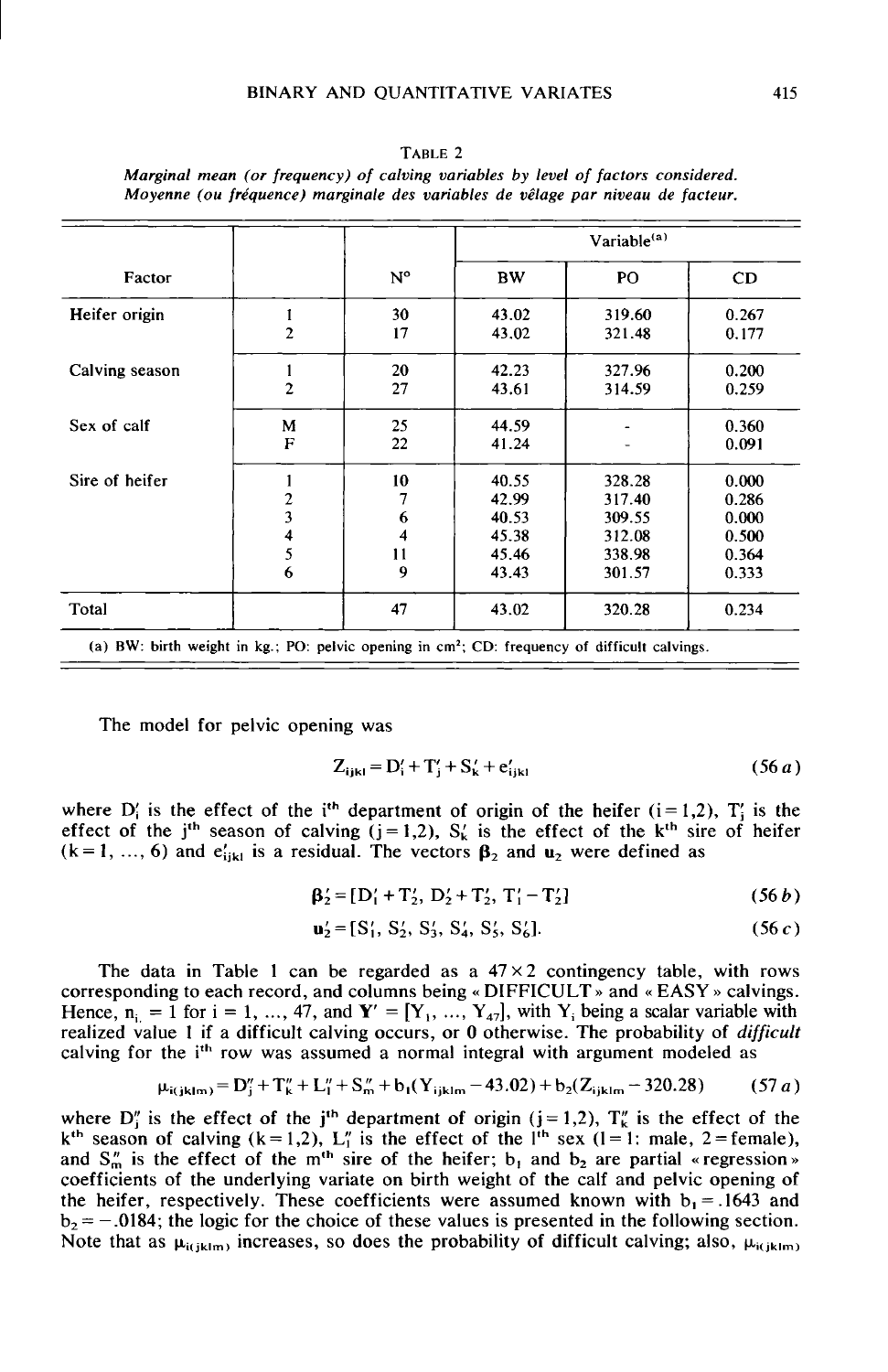increases with increased birth weight and decreases with increased pelvic opening. The vector  $\tau$  and  $\nu$  were then

$$
\tau = [D''_1 + T''_2 + L''_2, D''_2 + T''_2 + L''_2, T''_1 - T''_2, L''_1 - L''_2]
$$
  
\n
$$
\nu = [S''_1, S''_2, S''_3, S''_4, S''_5, S''_6).
$$
  
\n(57 c)

#### B. Conditional covariance

Given  $\theta$ , the variance-covariance matrix of birth weight and pelvic opening is

$$
\text{Var}\left[\begin{array}{c}y_1|\theta\\y_2|\theta\end{array}\right]=\left[\begin{array}{cc}\sigma_{e_1}^2 & \sigma_{e_{12}}\\ \sigma_{e_{12}} & \sigma_{e_2}^2\end{array}\right]\otimes I_{47\times 47}
$$

where  $\otimes$  is the Kronecker product. The values used for the residual covariance matrix Given  $\theta$ , the variance-covariance matrix of birth weight and pelvic opening is<br>  $Var \begin{bmatrix} y_1 | \theta \\ y_2 | \theta \end{bmatrix} = \begin{bmatrix} \sigma_{e_1}^2 & \sigma_{e_{12}} \\ \sigma_{e_{12}} & \sigma_{e_2}^2 \end{bmatrix} \otimes I_{47 \times 47}$ <br>
where  $\otimes$  is the Kronecker product. The valu

The coefficients b, and b<sub>2</sub> were calculated as in (16) and (17) from  $\rho_{12} = .25$ ,  $\rho_{13} = .50$ <br>
The coefficients b, and b<sub>2</sub> were calculated as in (16) and (17) from  $\rho_{12} = .25$ ,  $\rho_{13} = .50$ <br>  $\rho_{23} = -.30$ ; the residua The coefficients b<sub>1</sub> and b<sub>2</sub> were calculated as in (16) and (17) from  $\rho_{12} = .25$ ,  $\rho_{13} = .50$  and  $\rho_{23} = -.30$ ; the residual variance in the underlying scale, which was set equal to 1, corresponds to (15). These values yielded  $b_1 = .1643$  and  $b_2 = -.0184$ .

#### C. Prior distribution

The parameter vector for this problem was

$$
\mathbf{\theta}' = [\mathbf{\beta}'_1 \mathbf{\beta}'_2 \mathbf{\tau}' \mathbf{u}'_1 \mathbf{u}'_2 \mathbf{\nu}'] \tag{58}
$$

Prior knowledge about  $\beta_1$ ,  $\beta_2$  and  $\tau$  was assumed to be vague. The covariance matrix of  $\mathbf{u}_1$ ,  $\mathbf{u}_2$ , and  $\nu$  was

$$
\text{Var}\begin{bmatrix} \mathbf{u}_1 \\ \mathbf{u}_2 \\ \mathbf{v} \end{bmatrix} = \mathbf{G}_c \otimes \mathbf{I}_{6 \times 6} \tag{59}
$$

where  $G_c$  is a  $3 \times 3$  matrix calculated as in (31). The unconditional prior covariance matrix was taken as

$$
\mathbf{G} = \left\{ \rho_{\mathbf{G}_{ij}} \sigma_{\mathbf{u}_i} \sigma_{\mathbf{u}_j} \right\} \quad \begin{array}{c} i = 1, \dots, 3 \\ j = 1, \dots, 3 \end{array} \tag{60}
$$

where  $p_{G_{ii}}$  is the genetic correlation between traits i and j in the underlying scale. The where  $\rho_{G_{ij}}$  is the genetic correlation between traits i and j in the underlying<br>genetic correlations used were (MENISSIER & S., PA, personal communication) :<br> $\rho_G = 70$  and  $\rho_G = -50$ . The standard deviations were calcu  $p_{G_{13}}$  = .70 and  $p_{G_{23}}$  = -.50. The standard deviations were calculated as  $G = {\rho_{Gi_j} \sigma_{u_i} \sigma_{u_j}}$   $j = 1, ..., 3$ <br>where  $\rho_{Gi_j}$  is the genetic correlation between traits i and j in th<br>genetic correlations used were (MENISSIER & SAPA, personal com<br> $\rho_{Gi_3} = .70$  and  $\rho_{Gi_3} = -.50$ . The standard deviati

$$
\sigma_{u_i} = \sigma_{e_i}/\sqrt{\lambda_i}, \quad i = 1, ..., 3
$$
 (61)

$$
\sigma_{\mathbf{e}_3} = 1/\sqrt{1 - \rho_{3.12}^2} \tag{62}
$$

with  $\rho_{3,12}^2$  = .4427. We obtained

$$
G = \begin{bmatrix} .9740 & 3.7997 & .2635 \\ 3.7997 & 121.0000 & -2.0978 \\ .2635 & -2.0978 & .1455 \end{bmatrix}; \quad G_c = \begin{bmatrix} .9740 & 3.7997 & .1734 \\ 3.7997 & 121.0000 & -.4956 \\ .1734 & -.4956 & .0260 \end{bmatrix}
$$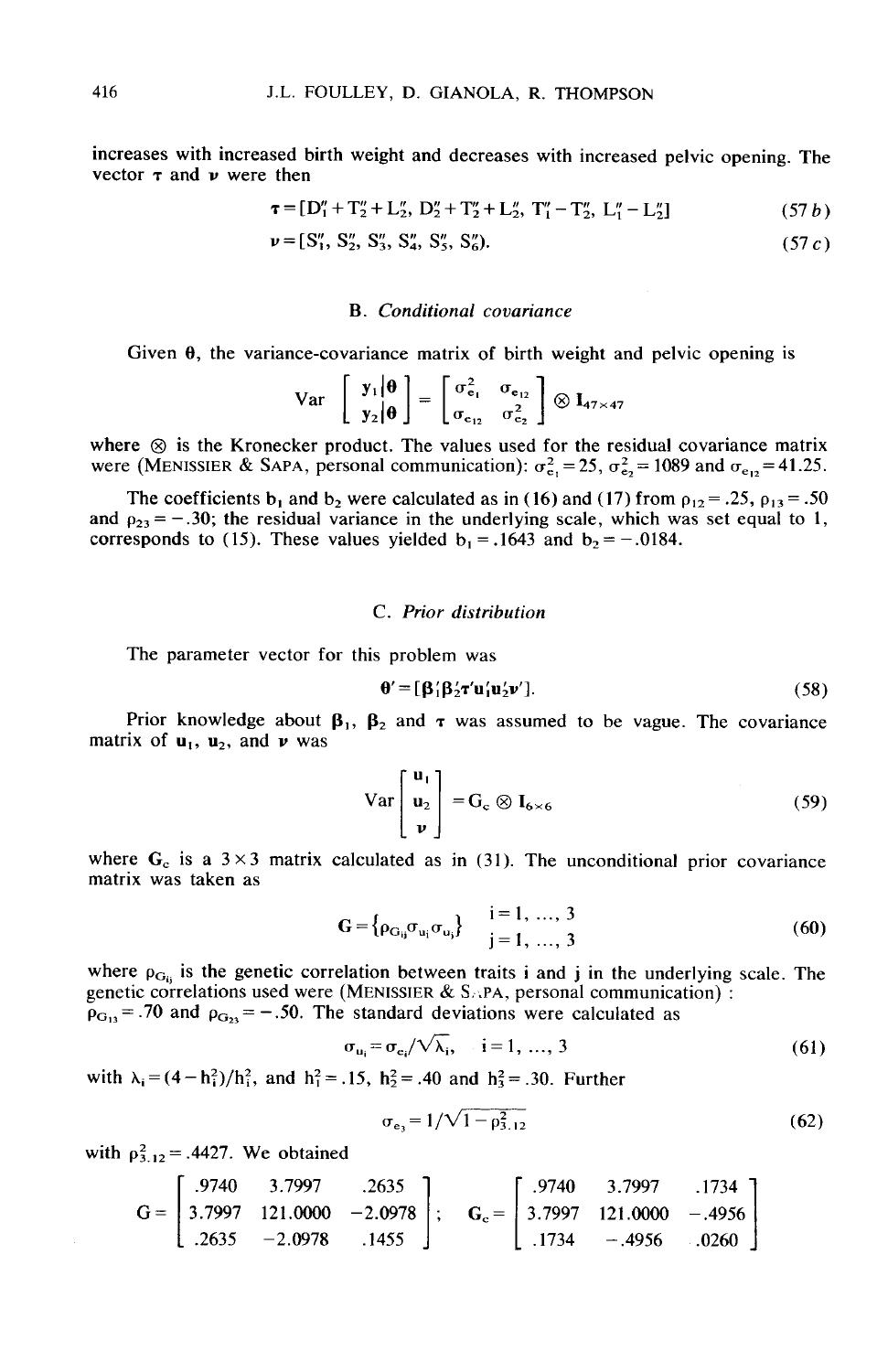Computations were also carried under the hypothesis of no « risk » relationship, i. e., BINARY AND QUANTITATIVE VARIATES<br>Computations were also carried under the hypothesis of no «risk» t<br> $b_1 = b_2 = 0$ . In this case, a different prior covariance matrix was used

$$
\mathbf{G}_0 = \left[ \begin{array}{ccc} .9740 & 3.7997 & .1967 \\ 3.7997 & 121.0000 & -1.5661 \\ .1967 & -1.5661 & .0811 \end{array} \right]
$$

obtained from G by appropriate rescaling of elements. For example, and taking into account that  $1/\sqrt{1-\rho_{3,12}^2}$  = 1.3395

$$
.0811 = .1455/(1.3395)^2.
$$

Note that  $h_3^2 = 4 \times .0811/(1+.0811) = .30$ ,  $\rho_{G_{13}} = .70$  and  $\rho_{G_{23}} = -.50$ , as it should be. In this instance, the  $\mu_i$ 's are expressed in standard deviation units of the underlying variate for calving difficulty « unadjusted » for residual variation in birth weight and pelvic opening. In order to compare estima variate for calving difficulty «unadjusted» for residual variation in birth weight and those calculated with  $b_1 = b_2 = 0$ , the latter were multiplied by 1.3395 to express them in the same scale.

#### D. Logistic approximation

In each of the two cases  $(b_1 \neq 0$  and  $b_2 \neq 0$ , and  $b_1 = b_2 = 0$ ) computations were also conducted using the logistic approximation in  $(11 b)$ . Since the residual variance in the logistic scale is  $\pi^2/3$ , the prior covariance matrices G<sub>c</sub> and G<sub>o</sub> discussed in the previous section were rescaled as

$$
\mathbf{G}_{\rm c}^* = \mathbf{L}\mathbf{G}_{\rm c}\mathbf{L}'; \qquad \mathbf{G}_{\rm 0}^* = \mathbf{L}\mathbf{G}_{\rm 0}\mathbf{L}'
$$

where L is a  $3 \times 3$  diagonal matrix with elements 1, 1 and  $\pi/\sqrt{3}$ . Solutions to (45) and (46) obtained with the logistic approximation were then divided by  $\pi/\sqrt{3}$  to make them comparable to those obtained with the normal scale.

## E. Iteration

Starting values for  $\tau$  and  $\nu$  are needed to iterate with (45) or (46). Two different sets of starting values were used. The first was the  $\tau$  and  $\nu$  roots of (45) with  $W^{[i-1]} = I$ , E. Iteration<br>
Starting values for  $\tau$  and  $\nu$  are needed to iterate with (45) or (46). Two different<br>
sets of starting values were used. The first was the  $\tau$  and  $\nu$  roots of (45) with  $W^{i-i-1} = I$ ,<br>  $v^{i-i-1} = t$  being starting values for *A* and *V* are needed to herate with (45) of (46). Two different set solution of starting values were used. The first was the *T* and *v* roots of (45) with  $W^{i-1} = I$ ,  $V^{i-1} = I$  being a vector of (0

empirical logits (In  $\left[\frac{1}{10+0.5}\right] = 1.099$  if a difficult calving occurred and  $-1.099$  otherwise)<br>and  $v^{[i-1]} = 0$ .<br>Iteration stopped when  $\sqrt{\Delta' \Delta/29} < 10^{-10}$ , where  $\Delta = \hat{\theta}^{[i]} - \hat{\theta}^{[i-1]}$ . In each of the four<br> cases resulting from the combination of normal or logistic functions with hypotheses Iteration stopped when  $\sqrt{\Delta' \Delta/29}$  < 10<sup>-10</sup>, where  $\Delta = \hat{\theta}^{[i]} - \hat{\theta}^{[i-1]}$ . In each of the four cases resulting from the combination of normal or logistic functions with hypotheses about residual correlation ( $b_1 \ne$ solution occurred irrespective of the starting set used. Six rounds of iteration were about residual correlation  $(b_1 \neq 0$  and  $b_2 \neq 0$  vs,  $b_1 = b_2 = 0$ ), convergence to the same solution occurred irrespective of the starting set used. Six rounds of iteration were required for the starting set using  $v^{$ the third round. Results of iteration using a normal integral,  $b_1 \neq 0$  and  $b_2 \neq 0$ , and solution occurred irrespective of the starting set used. Six rounds of iteration were<br>required for the starting set using  $v^{[i-1]} = t^*$ ; seven rounds were required when  $v^{[i-1]} = t$ <br>was used. From a practical point of view  $v^{[i-1]}$  = t as a trial vector are shown in Table 3.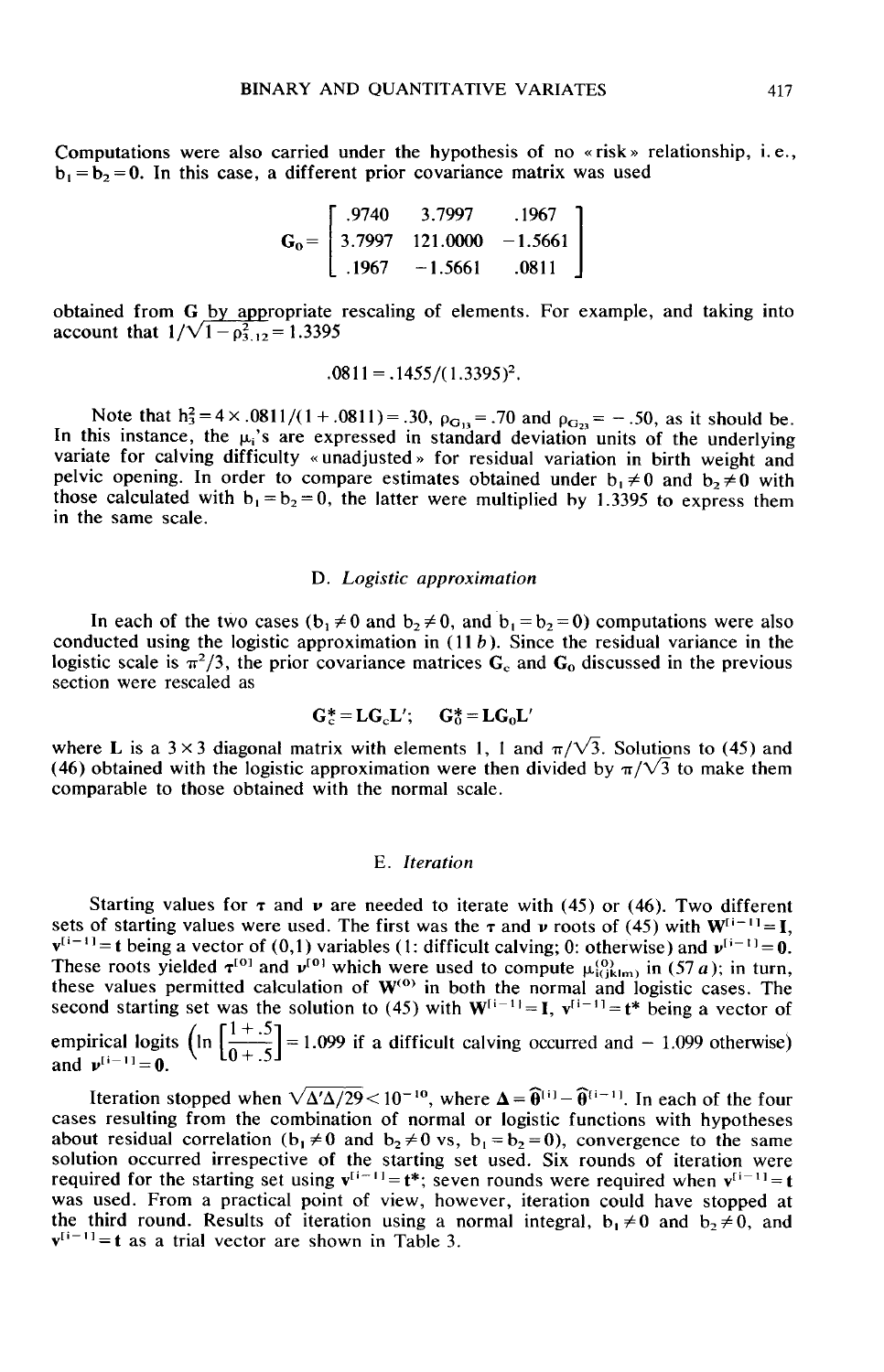TABLE 3

# Solutions by round of iteration in the case of a normal function,  $b_1 \neq 0$  and  $b_2 \neq 0$ , and a trial vector of  $(0, 1)$  variables.

Solution à différentes itérations dans le cas d'une fonction normale avec  $b_1 \neq 0$ ,  $b_2 \neq 0$  et un vecteur initial de variables  $(0, 1)$ .

|                                      | Iteration <sup>(b)</sup> |          |                |  |
|--------------------------------------|--------------------------|----------|----------------|--|
| Component <sup>(a)</sup> of $\theta$ | $\bf{0}$                 | 1        | $\overline{7}$ |  |
| 1. $D_1 + T_2 + L_2$                 | 41.664                   | 41.671   | 41.688         |  |
| 2. $D_2 + T_2 + L_2$                 | 42.307                   | 42.282   | 42.315         |  |
| 3. $T_1 - T_2$                       | $-1.221$                 | $-1.208$ | $-1.194$       |  |
| 4. $L_1 - L_2$                       | 3.028                    | 3.017    | 2.978          |  |
| $5. S_1$                             | $-0.336$                 | $-0.305$ | $-0.426$       |  |
| 6. $S_2$                             | $-0.210$                 | $-0.243$ | $-0.270$       |  |
| 7. $S_3$                             | $-0.633$                 | $-0.582$ | $-0.664$       |  |
| $8. S_4$                             | 0.372                    | 0.352    | 0.491          |  |
| $9. S_5$                             | 0.730                    | 0.821    | 0.885          |  |
| 10. $S_6$                            | 0.077                    | $-0.043$ | $-0.017$       |  |
| 11. $D'_1 + T'_2$                    | 313.138                  | 313.134  | 313.143        |  |
| 12. $D'_2 + T'_2$                    | 312.590                  | 312.644  | 312.610        |  |
| 13. $T_1' - T_2'$                    | 14.899                   | 14.876   | 14.848         |  |
| 14. $S'_1$                           | 4.401                    | 4.349    | 4.548          |  |
| $15. S'_2$                           | 0.168                    | 0.228    | 0.284          |  |
| 16. S <sub>1</sub>                   | $-3.800$                 | $-3.907$ | $-3.738$       |  |
| $17. S'_4$                           | $-1.855$                 | $-1.812$ | $-2.106$       |  |
| 18. S <sub>1</sub>                   | 11.113                   | 10.968   | 10.876         |  |
| $19. S'_6$                           | $-10.027$                | $-9.826$ | $-9.864$       |  |
| 20. $D''_1 + T''_2 + L''_2$          | 0.135                    | $-1.193$ | $-1.772$       |  |
| 21. $D''_2 + T''_2 + L''_2$          | 0.107                    | $-1.390$ | $-2.134$       |  |
| 22. $T''_1 - T''_2$                  | $-0.041$                 | 0.405    | 0.432          |  |
| 23. $L''_1 - L''_2$                  | 0.244                    | 0.420    | 1.022          |  |
| $24. S''_1$                          | $-0.116$                 | $-0.113$ | $-0.126$       |  |
| 25. S <sub>7</sub>                   | $-0.050$                 | $-0.053$ | $-0.056$       |  |
| $26. S_3''$                          | $-0.084$                 | $-0.078$ | $-0.088$       |  |
| 27. S                                | 0.091                    | 0.088    | 0.106          |  |
| 28. Sz                               | 0.030                    | 0.039    | 0.045          |  |
| $29. S_6''$                          | 0.129                    | 0.116    | 0.119          |  |

(a) Components 1-10: birth weight, 11-19: pelvic opening, 20-29: underlying variate for calving difficulty. (b) Convergence attained at the seventh round of iteration.

## F. Model fit, estimates and their posterior precision

The models were evaluated for fit by referring the statistic in (51) to a chi-square distribution with  $47 - 4 = 43$  degrees of freedom. None of the chi-square values

$$
\chi^2(b_1 \neq 0, b_2 \neq 0, \text{ normal}) = 26.19; \quad \chi^2(b_1 = b_2 = 0, \text{ normal}) = 37.56
$$

$$
\chi^2(b_1 \neq 0, b_2 \neq 0, \text{ logistic}) = 27.12;
$$
  $\chi^2(b_1 = b_2 = 0, \text{ logistic}) = 37.35$ 

could be considered significant so there was no evidence to reject the model. However,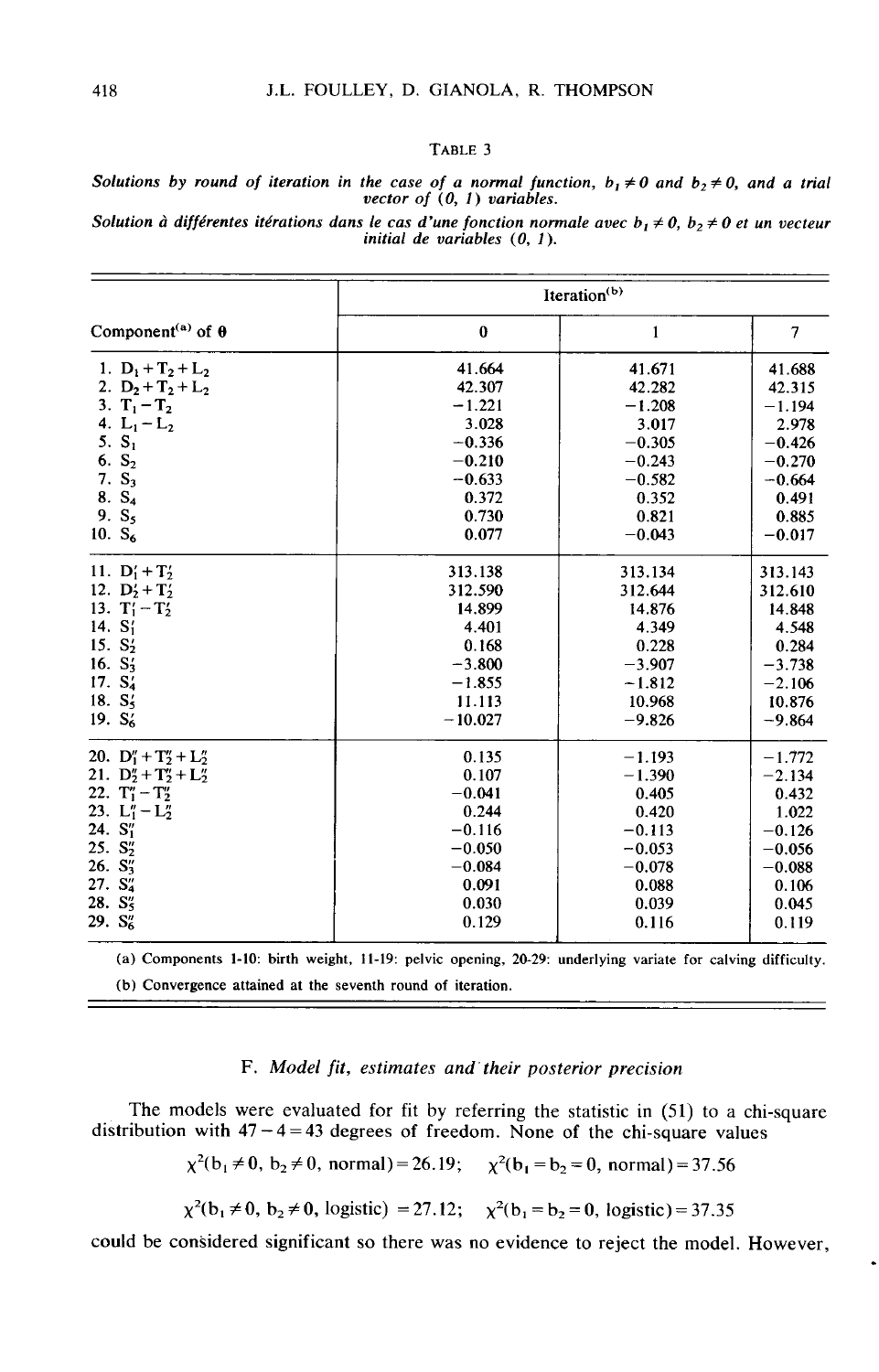given the sparsity of the contingency table analyzed in this example, the approximation of (51 ) to a chi-square statistic may be poor.

Differences between final round estimates of  $\theta$  obtained with the normal  $(\widehat{\theta}_{N})$  and the logistic  $(\hat{\theta}_t)$  functions were small so the latter will not be presented here. In fact,

$$
\left[ (\tilde{\boldsymbol{\theta}}_{\rm L} - \tilde{\boldsymbol{\theta}}_{\rm N})' (\tilde{\boldsymbol{\theta}}_{\rm L} - \tilde{\boldsymbol{\theta}}_{\rm N}) / 29 \right] = 2.94 \times 10^{-2}.
$$

Estimates of components of  $\theta$  obtained using the normal distribution, and their estimated posterior precision (square root of estimated posterior variance) are shown in Table 4. The contrast  $L_1'' - L_2''$  was estimated at 1.022 and 1.315 for the cases Estimates of components of  $\theta$  obtained using the normal distribution, and their<br>estimated posterior precision (square root of estimated posterior variance) are shown<br>in Table 4. The contrast  $L_1'' - L_2''$  was estimated at the probability of a « difficult » calving would be larger than if a female calf is born,

#### TABLE 4

Estimates of components of  $\theta$  and their posterior precision in the case of a normal function.

Estimations des composantes de  $\theta$  et de leur précision a posteriori dans le cas d'une fonction normale.

|                                      |                          | « Risk » relationship |
|--------------------------------------|--------------------------|-----------------------|
| Component <sup>(a)</sup> of $\theta$ | $b_1 \neq 0, b_2 \neq 0$ | $b_1 = 0, b_2 = 0$    |
| 1. $D_1 + T_2 + L_2$                 | 41.688 $\pm 1.425$       | $41.697 \pm 1.424$    |
| 2. $D_2 + T_2 + L_2$                 | $42.315 \pm 1.669$       | $42.378 \pm 1.669$    |
| 3. $T_1 - T_2$                       | $-1.194 \pm 1.502$       | $-1.206 \pm 1.502$    |
| 4. $L_1 - L_2$                       | $2.978 \pm 1.457$        | $2.937 \pm 1.455$     |
| 5. $S_1$                             | $-0.426 \pm 0.862$       | $-0.571 \pm 0.847$    |
| 6. $S_2$                             | $-0.270 \pm 0.867$       | $-0.240 \pm 0.854$    |
| 7. $S_3$                             | $-0.664 \pm 0.894$       | $-0.805 \pm 0.884$    |
| $8. S_4$                             | $0.491 \pm 0.899$        | $0.544 \pm 0.891$     |
| $9. S_5$                             | $0.885 \pm 0.831$        | $0.878 \pm 0.815$     |
| 10. $S_6$                            | $-0.017 \pm 0.852$       | $0.194 \pm 0.834$     |
| 11. $D'_1 + T'_2$                    | $313.143 \pm 8.468$      | $313.287 \pm 8.465$   |
| 12. $D'_2 + T'_2$                    | $312.610 \pm 10.710$     | $312.362 \pm 10.707$  |
| 13. $T'_1 - T'_2$                    | $14.848 \pm 9.970$       | $14.756 \pm 9.968$    |
| 14. $S'_1$                           | 4.548 $\pm 8.361$        | $5.605 \pm 8.306$     |
| 15. S <sub>2</sub>                   | $0.284 \pm 8.763$        | $0.314 \pm 8.672$     |
| 16. S <sub>1</sub>                   | $-3.738 \pm 9.125$       | $-2.422 \pm 9.059$    |
| $17. S'_4$                           | $-2.106 \pm 9.387$       | $-3.268 \pm 9.297$    |
| 18. $S'_5$                           | $10.876 \pm 8.235$       | $10.313 \pm 8.146$    |
| $19. S_6'$                           | $-9.864 \pm 8.525$       | $-10.543 \pm 8.433$   |
| 20. $D''_1 + T''_2 + L''_2$          | $-1.772 \pm 0.563$       | $-1.666 \pm 0.634$    |
| 21. $D''_2 + T''_2 + L''_2$          | $-2.134 \pm 0.692$       | $-1.957 \pm 0.777$    |
| 22. $T''_1 - T''_2$                  | $0.432 \pm 0.522$        | $-0.150 \pm 0.599$    |
| 23. $L''_1 - L''_2$                  | 1.022<br>±0.588          | $1.315 \pm 0.643$     |
| $24. S''_1$                          | $-0.126 \pm 0.129$       | $-0.361 \pm 0.310$    |
| 25. S <sub>2</sub>                   | $-0.056 \pm 0.133$       | $-0.100 \pm 0.311$    |
| $26. S''_3$                          | $-0.088 \pm 0.138$       | $-0.217 \pm 0.326$    |
| $27. S''_4$                          | $0.106 \pm 0.141$        | $0.285 \pm 0.328$     |
| 28. S                                | $0.045 \pm 0.124$        | $0.016 \pm 0.294$     |
| 29. S <sub>6</sub>                   | $0.119 \pm 0.128$        | $0.376 \pm 0.302$     |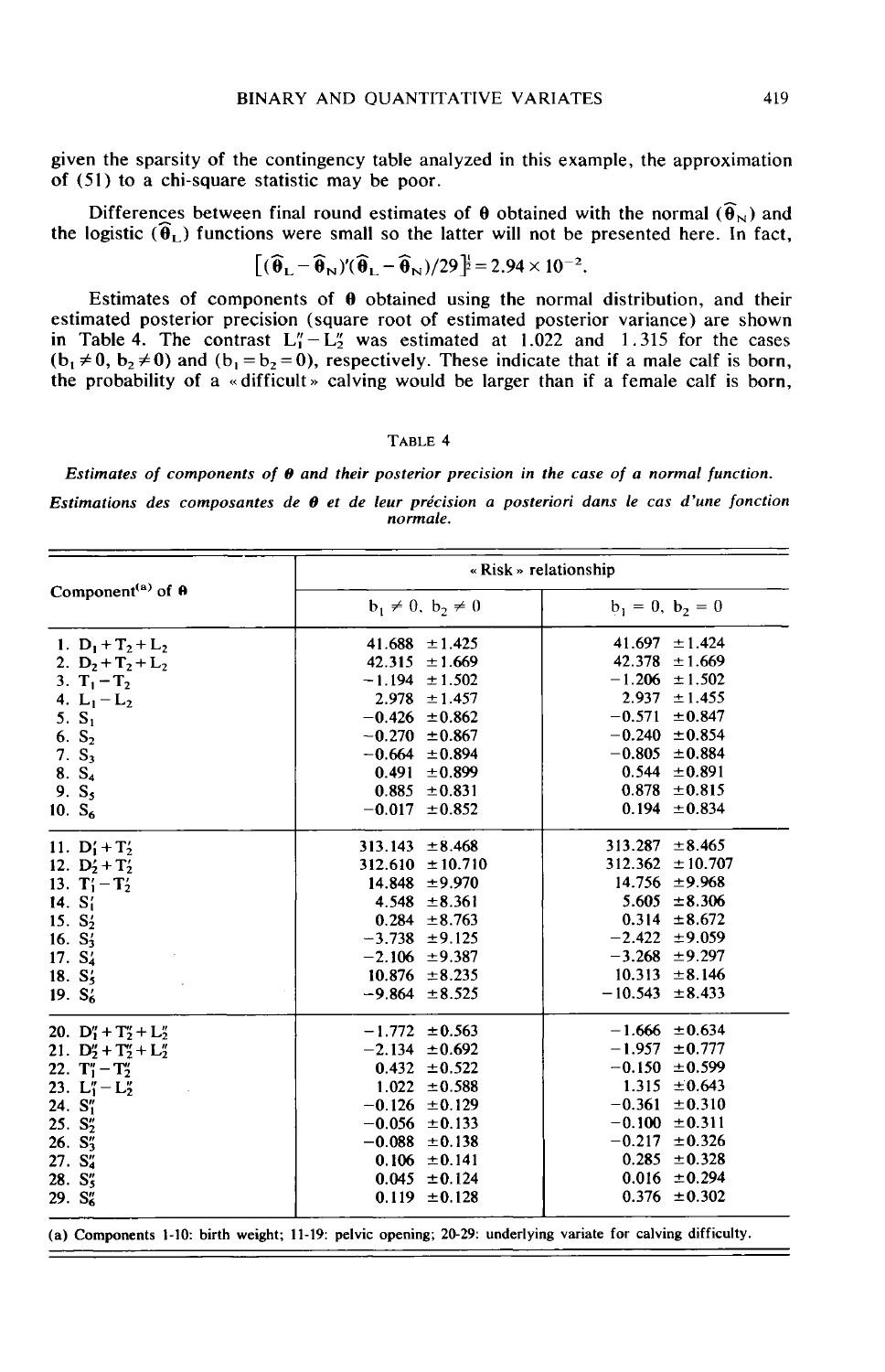irrespective of whether the effects of birth weight and pelvic opening are removed. I.L. FOULLEY, D. GIANOLA, R. THOMPSON<br>irrespective of whether the effects of birth weight and pelvic opening are removed.<br>This is consistent with the findings of BELIC & MENISSIER (1968). However, the difference in the underlying scale between male and female calves was smaller when birth weight was included as a «risk» variable. If this result were true, it would suggest that part of the difference between sexes in liability for calving difficult is not associated with differences in birth weight. The effect of including «risk» variables in the model was clear in relation to differences between seasons. Season 1 was more favourable in the  $(b_1=0, b_2=0)$  model perhaps because of calves with lighter birth weight and dams with larger pelvic opening; when these differences were taken into account  $(b, \neq 0, b, \neq 0)$ , season 2 turned out to be more favourable. part of the difference between sexes in hability for calving difficult is not associated<br>differences in birth weight. The effect of including «risk» variables in the model<br>clear in relation to differences between seasons.

#### G. Sire evaluation

for the two different models are not comparable. Sires can be ranked for calving difficulty in the full model by using the statistic

$$
\widehat{\mathbf{u}}_3 = \widehat{\mathbf{v}} + \mathbf{b}_1 \widehat{\mathbf{u}}_1 + \mathbf{b}_2 \widehat{\mathbf{u}}_2 \tag{63}
$$

where  $\hat{v}$ ,  $\hat{u}_1$  and  $\hat{u}_2$  are the sire components of  $\hat{\theta}$  associated with the underlying variate, birth weight and pelvic opening, respectively. From a practical point of view, one may be interested in ranking sires in terms of probability of difficult calving rather than in a hypothetical underlying scale. For example, breeders may wish to know the probability that a heifer sired by the m<sup>th</sup> bull, born in region 1, calving a male calf in season 1 a will experience a difficult calving. An estimate of this probability can be calculated as

$$
H_{111m} = \Phi [D''_1 + T''_1 + L''_1 + S''_m + b_1 (D_1 + T_1 + L_1 - 43.02) + b_2 (D'_1 + T'_1 - 320.28)].
$$
 (64)

Using (64) for sires 1 to 6 yields

Sire 1: .253 Sire 4: .436 Sire 2: .312 Sire 5: .347 Sire 3: .304 Sire 6: .463.

In more general situations, e.g., artificial insemination, the probability of difficult calving associated with using the  $m<sup>th</sup>$  sire in a given distribution of regions, calving seasons and sexes of calf may be of interest. This probability could be estimated as

$$
\hat{\Pi}_{\dots m} = \sum_{jkl} \delta_{jkl} \hat{\Pi}_{jklm} \tag{65}
$$

with  $\widehat{\Pi}_{jklm}$  as in (64) and  $\delta_{jkl}$  being an arbitrary weight such that  $\Sigma_{jkl} \delta_{jkl} = 1$ . For the example considered in this paper, we took  $\delta = 1/8$  because there were 8 region  $\times$  season  $\times$ sex subclasses, and ranked sires using (63) and (65). Results are shown in Table 5 for the normal and logistic distributions. As already indicated, differences between the normal and logistic models were negligible, and the estimated probability of difficult calving ranged between .116 and .239. Note that evaluations based on raw frequencies (Table 2) gave the probability rankings :

$$
Since 1 = Since 3 < Since 2 < Since 6 < Since 5 < Since 4.
$$

However, the ranking in Table 5 was

Sire 
$$
1 < \text{Sire } 3 < \text{Sire } 2 < \text{Sire } 5 < \text{Sire } 4 < \text{Sire } 6
$$
.

This indicates that evaluation based on raw frequencies can be seriously misleading. However, the progeny group sizes were small (Table 2) and none of the evaluations calculated with (63) could be considered different from zero (Table 5).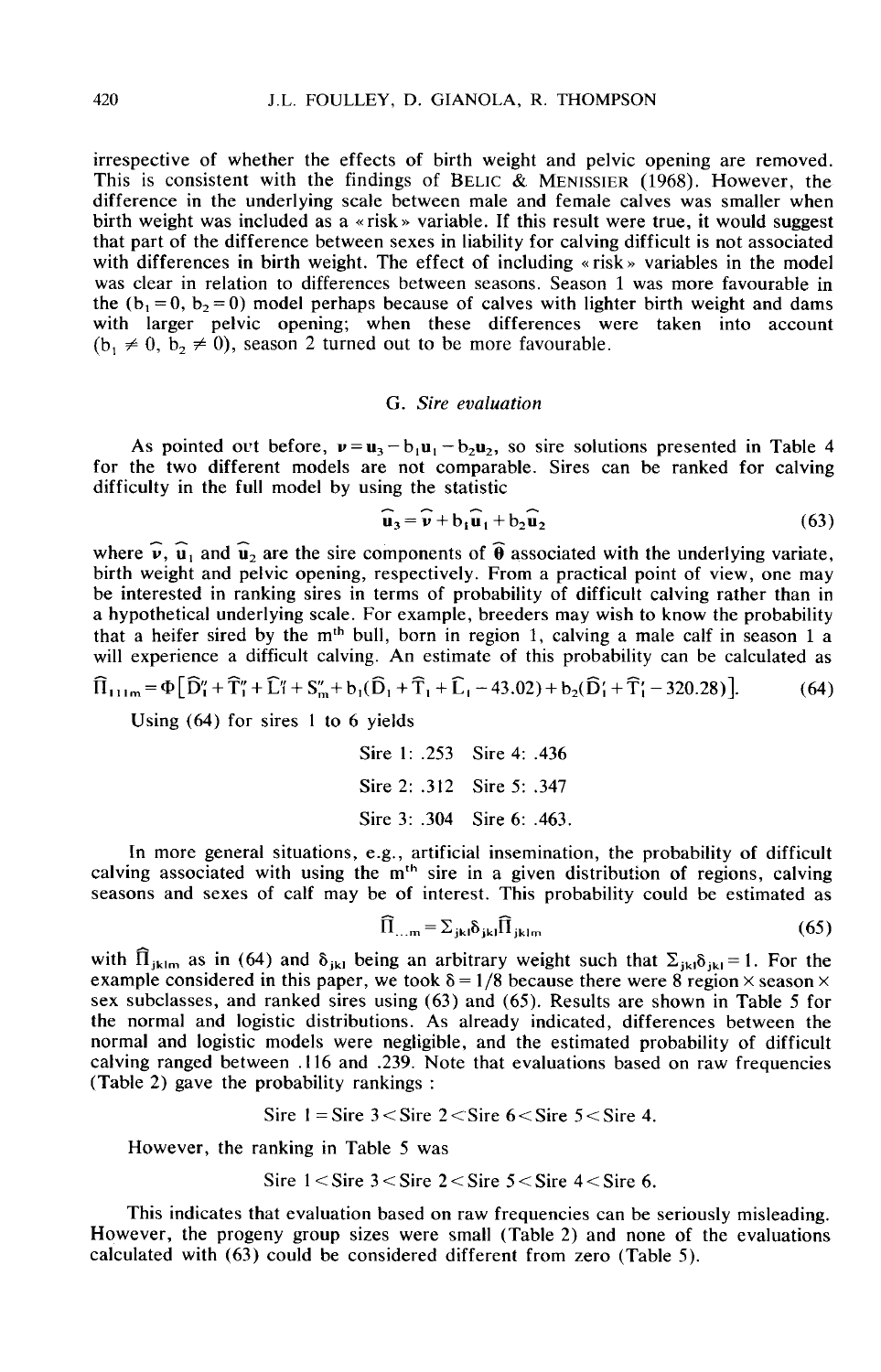#### TABLE 5

| <b>Sire</b>         |                    | Evaluation $\pm$<br>Posterior precision |        | Probability of<br>Difficult calving |
|---------------------|--------------------|-----------------------------------------|--------|-------------------------------------|
|                     | Normal             | Logistic                                | Normal | Logistic                            |
|                     | $-0.280 \pm 0.321$ | $-0.279 \pm 0.321$                      | 0.117  | 0.116                               |
| $\overline{c}$      | $-0.106 \pm 0.326$ | $-0.103 \pm 0.326$                      | 0.147  | 0.148                               |
| 3                   | $-0.128 \pm 0.337$ | $-0.127 \pm 0.336$                      | 0.143  | 0.144                               |
| $\overline{\bf{4}}$ | $0.225 \pm 0.341$  | $0.232 \pm 0.340$                       | 0.217  | 0.226                               |
| 5                   | $-0.009 \pm 0.311$ | $-0.007 \pm 0.310$                      | 0.166  | 0.169                               |
| 6                   | $0.298 \pm 0.319$  | $0.284 \pm 0.318$                       | 0.235  | 0.239                               |

Sire evaluation and estimated probability of difficulty calving<sup>(a)</sup>. Évaluation des pères et estimation de la probabilité d'apparition d'un vêlage difficile.

#### VII. Conclusions

This paper presents a solution to the problem of estimating the genetic merit of candidates for selection when both quantal and continuous information is available in a set of individuals. The proposed method was adapted to the situation where the probability of « response » is a function of continuous « risk » variables. Also, consideration is given to the assumption that candidates for selection are sampled from a distribution with second moments known, a priori. The method can be extended to multiple ordered or unordered categories of response along the lines presented by GIANOLA & FOULLEY (1983).

The method is non-linear and approximates the best predictor in a squared error sense. Theoretical objections arising in analysis of categorical data with linear models (e.g., GIANOLA, 1982) are eliminated. For example, when calving difficulty is measured multiple ordered or unordered categories of response along the lines presented by<br>GIANOLA & FOULLEY (1983).<br>The method is non-linear and approximates the best predictor in a squared error<br>sense. Theoretical objections ari which with the significant ». This may be associated with a scaling problem. Suppose we wish to compare two sires and that the values in the underlying scales are  $\mu_{1M}$ ,  $\mu_{1F}$ ,  $\mu_{2M}$  and  $\mu_{2M}$  and the values i compare two sires and that the values in the underlying scales are  $\mu_{1M}$ ,  $\mu_{1F}$ ,  $\mu_{2M}$  and  $\mu_{2F}$ ; the subscripts indicate the sire and the sex of the calf. Further, suppose that there is no interaction between sex and sire in the underlying scale, i.e.,

$$
\mu_{1M} - \mu_{2M} = \mu_{1F} - \mu_{2F}.
$$

However,  $\Phi(\mu_{1M})-\Phi(\mu_{2M})$  may be different from  $\Phi(\mu_{1F})-\Phi(\mu_{2F})$  because  $\Phi(x)$ does not vary linearly with x.

The method of estimation is based on Bayes theorem, but is not completely Bayesian in the sense that the variance-covariance structure is regarded as representing a set of In the sense that the variance-covariance structure is regarded as representing a set of  $\alpha$  about variances and covariances could be represented via a prior distribution (LINDLEY & SMITH, 1972) and modal estimates obtain The method of estimation is based on Bayes theorem, but is not completely Bayesian<br>in the sense that the variance-covariance structure is regarded as representing a set of<br>«nuisance» parameters. In principle, prior knowle that estimators of variances obtained from the joint posterior mode can be degenerate if uninformative priors are used. This author qualified the modes of the marginal posterior density of the variance components as « seemingly superior » estimators.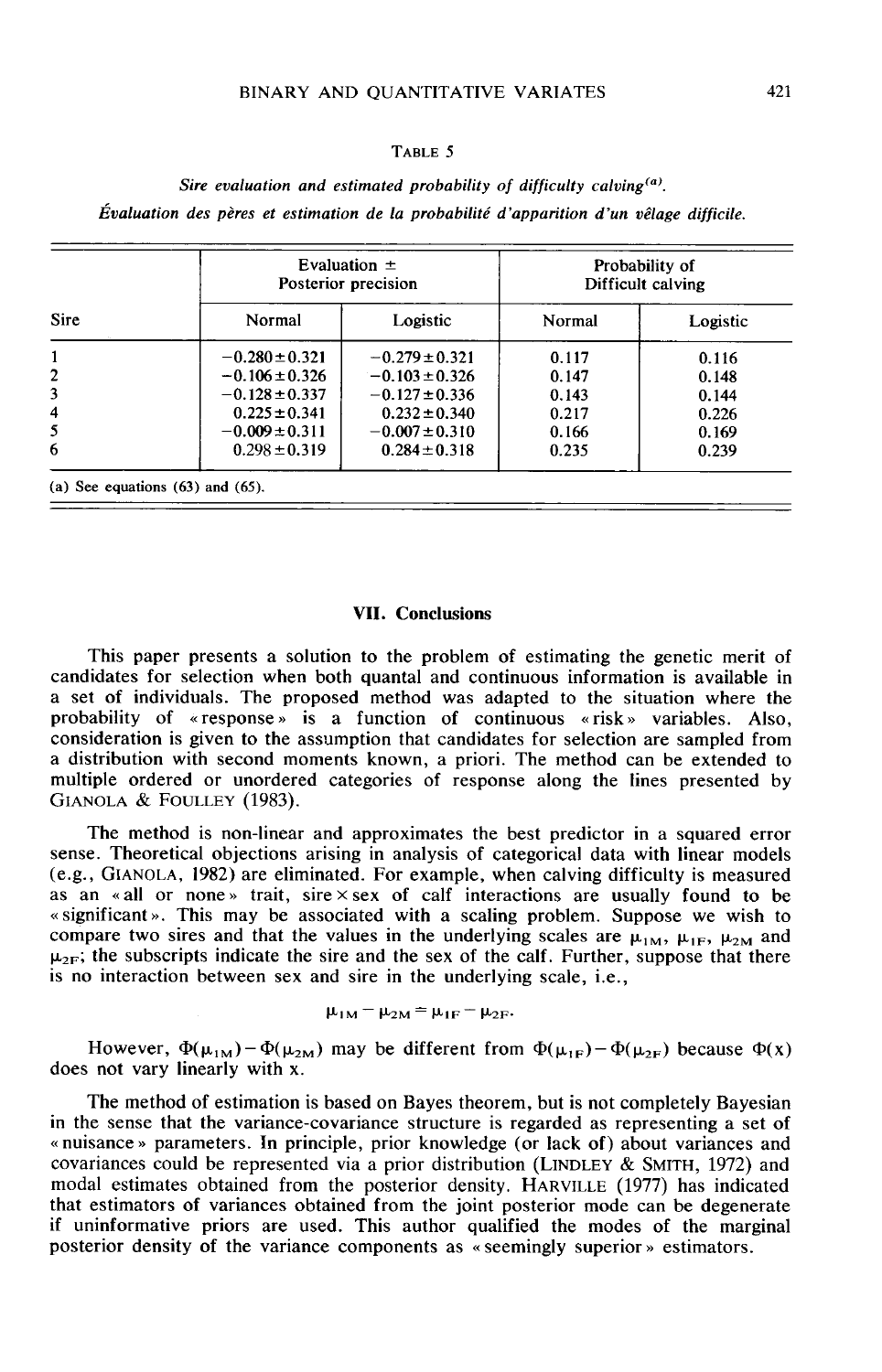Important numerical problems arise when the procedure is applied to the estimation of vectors with thousands of elements, the usual situation in applied animal breeding. Nevertheless, the order of the computations is comparable to that arising in multi-dimensional BLUP multiplied by the number of « main » iterates needed to achieve convergence. When the « risk variables are considered in the model, the method requires that every experimental unit with a categorical response includes information on the quantitative variates.

#### Acknowledgements

Acknowledgements<br>
Daniel GIANOLA wishes to acknowledge I.N.R.A., France, for support during his stay at<br>
Jouy-en-Josas, and the Holstein Association, Brattleboro, Vermont, U.S.A., for supporting his work in categorical data. Dr. Stephen P. SMITH, Cornell University, U.S.A., is thanked for useful comments.

> Received February 2, 1983. Accepted April 29, 1983.

#### References

- BECKMAN F.S., 1960. The solution of linear equations by the conjugate-gradient method. In : Ralston A., Wilf H.S., Mathematical methods for digital computers, Wiley, New York.
- **BECKMAN F.S., 1960.** The solution of linear equations by the conjugate-gradient method. In : Ralston A., Wilf H.S., *Mathematical methods for digital computers*, Wiley, New York.<br>BELIC M., MENISSIER F., 1968. Étude de que BECKMAN |<br>A., W<br>Belic M.,<br>croisse<br>Cornfield<br>Cox D.R., croissement industriel. Ann. Zootech., 17, 107-142. BELIC M., MENISSIER F., 1968. Étude de quelques facteurs influençant les difficultés de croissement industriel. Ann. Zootech., 17, 107-142.<br>CORNFIELD J., 1969. The Bayesian outlook and its application. *Biometrics*, **25**,
- ORNFIELD J., 1969. The Bayesian outlook and its application. Biometrics, 25, 617-657.
- Cox D.R., 1970. The Analysis of Binary Data. Chapman and Hall, London.
- 
- CORNFIELD J., 1969. The Bayesian outlook and its application. *Biometrics*, **25**, 617-657.<br>COX D.R., 1970. *The Analysis of Binary Data*. Chapman and Hall, London.<br>DAHLOUIST G., BJÖRCK A., 1974. *Numerical Methods*. Prenti Bayésiens. Ann. Genet. Sel. Anim., 9, 27-32. COX D.R., 1970. *The Analysis of Binary Data*. Chapman and Hall, London.<br>
DAHLOUIST G., BJÖRCK A., 1974. *Numerical Methods*. Prentice Hall, Englewood Cliffs.<br>
DEMPFLE L., 1977. Relation entre BLUP (Best Linear Unbiased Pr
- 
- University Press, Cambridge. GRIANOLA D., LERNER I.M., 1950. Heritability of threshold characters. *Genetics*, **35**, 212-235<br>FINNEY D.J., 1952. *Probit analysis : a statistical treatment of the sigmoid response curve.* 2<sup>nd</sup><br>University Press, Cambridg GIANOLA D., 1982. *Probit analysis : a statistical treatment of the sigmoïd response curve.* 2nd<br>GIANOLA D., 1982. *Probit analysis : a statistical treatment of the sigmoïd response curve.* 2nd<br>GIANOLA D., 1980. A method o
- 
- 
- GIANOLA D., 1980. A method of sire evaluation for dichotomies. J. Anim. Sci., 51, 1266-1271.<br>GIANOLA D., 1982. Theory and analysis of threshold characters. J. Anim. Sci., 56, 1079-1096.<br>GIANOLA D., FOULLEY J.L., 1983. Sire model. Génét. Sél. Evol., 15, 201-223. GIANOLA D., 1982. Theory and analysis of threshold characters. *J. Anim. Sci.*, **56**, 1079-1096.<br>GIANOLA D., FOULLEY J.L., 1983. Sire evaluation for ordered categorical data with a threshold model. *Génét. Sél. Evol.*, **15**
- related problems. J. Am. Stat. Assoc., **72**, 320-338.
- GIANOLA D<br>GIANOLA D<br>model.<br>HARVILLE I<br>related<br>HENDERSON<br>Genetic<br>ASAS HENDERSON C.R., 1973. Sire evaluation and genetic trends. Proceedings of the Animal Breeding and Genetics Symposium in honor of Dr Jay L. Lush, Blacksburg, Virginia, July 29, 1972, 10-41, HARVILLE D.A., 1977. Maximum likelihood approaches to variance component estimation and to<br>related problems. J. Am. Stat. Assoc., **72**, 320-338.<br>HENDERSON C.R., 1973. Sire evaluation and genetic trends. Proceedings of the ASAS-ADSA, Champaign, Illinois. HENDERSON<br>Genetic<br>ASAS-<br>HENDERSON<br>mixed<br>HENDERSON<br>environ related problems. J. Am. Stat. Assoc., **72**, 320-338.<br>
HENDERSON C.R., 1973. Sire evaluation and genetic trends. Proceedings of the Animal Breeding and<br>
Genetics Symposium in honor of D' Jay L. Lush, Blacksburg, Virginia,
- mixed model. J. Anim. Sci., 51 (Suppl. 1), 119.
- environmental and genetic trends from records subject to culling. Biometrics, 15, 192-218.
- HILL B.M., 1965. Inference about variance components in the one-way model. *J. Am. Stat. Assoc.*, **60**, 806-825.<br>LEONARD T., 1972. Bayesian methods for binomial data. *Biometrika*, **59**, 581-589.<br>LINDLEY D.V., SMITH A.F.M. 60, 806-825.
- LEONARD T., 1972. Bayesian methods for binomial data. Biometrika, 59, 581-589.
- 24, 1-41. LINDLEY D.V., SMITH A.F.M., 1972. Bayes estimates for the Linear model. J.R. Stat. Soc. B., 24, 1-41.<br>MOOD A.M., GRAYBILL F.A., 1963. Introduction to the Theory of Statistics. McGraw-Hill Book
- Co., New York.